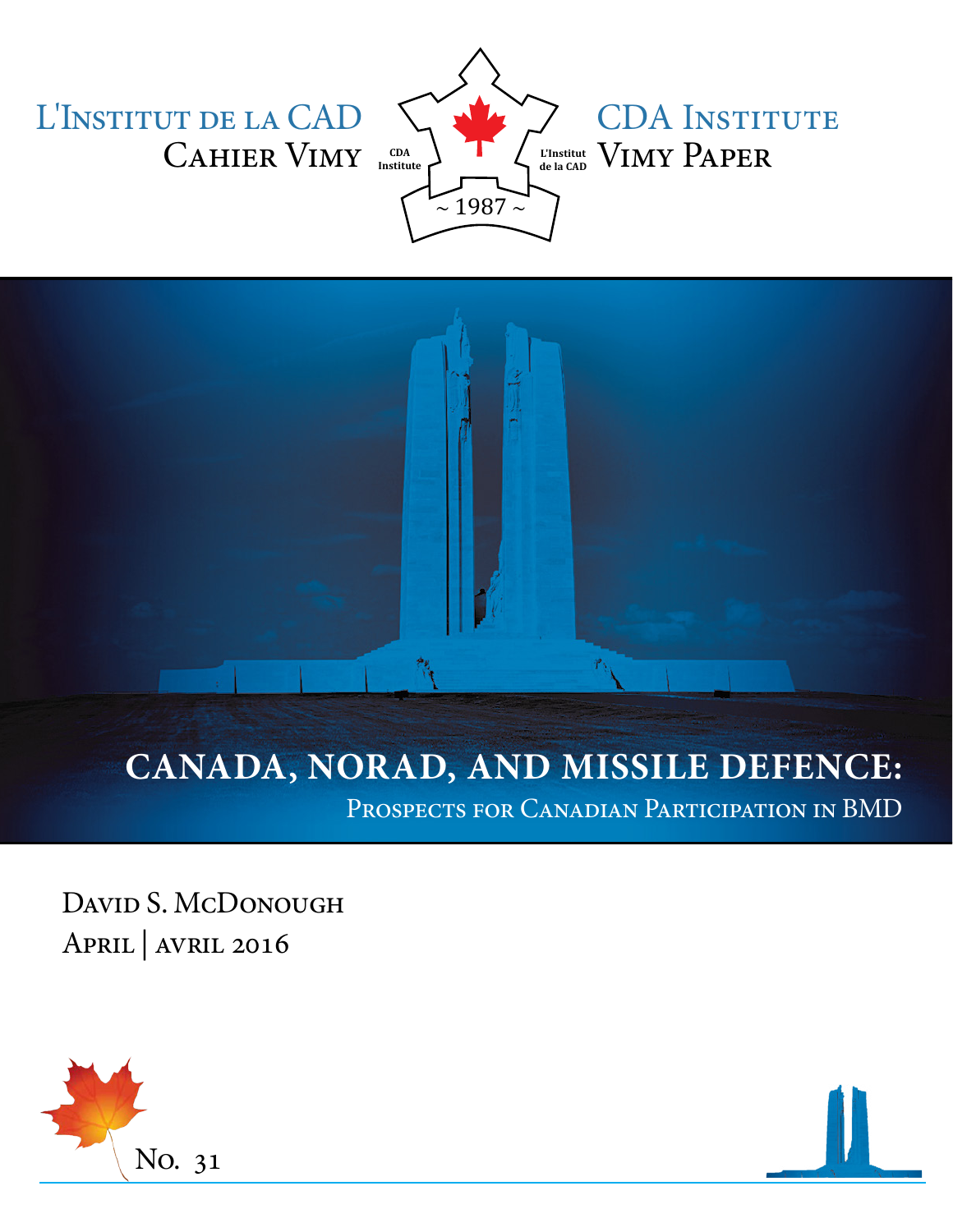

#### **Conference of Defence Associations Institute**

The Conference of Defence Associations Institute is a charitable and non-partisan organisation whose mandate is to provide research support to the CDA and promote informed public debate on security and defence issues and the vital role played by the Canadian Armed Forces.

#### **Conference of Defence Associations Institute**

151 Slater Street, suite 412A Ottawa, Ontario K1P 5H3 613 236 9903 www.cdainstitute.ca

*Views expressed here are those of the authors and do not necessarily reflect those of the CDA Institute.*

*All logos and trademarks used are the property of their respective holders.* 

*Use in this publication is under non-commercial and normative fair use provisions of applicable Canadian law.*

#### **Institut de la Conférence des associations de la défense**

L'Institut de la Conférence des associations de la défense est un organisme caritatif et non partisan dont le mandat est de fournir l'appui de recherches à la CAD, et de promouvoir le débat public sur les questions de sécurité et de défense, et le rôle essentiel des forces armées canadiennes.

#### **Institut de la Conférence des associations de la défense**

151 rue Slater, bureau 412A Ottawa (Ontario) K1P 5H3 613 236 9903 www.cdainstitute.ca

*Les opinions exprimées sont celles des auteurs, et ne reflètent pas nécessairement les opinions de L'Institut de la CAD.*

*Tous les logos et les marques de commerce utilisés sont la propriété de leurs détenteurs respectifs.*

*L'utilisation qui en est faite dans cette publication l'est en vertu des dispositions de la loi canadienne applicable sur l'utilisation équitable non commerciale et nominative.*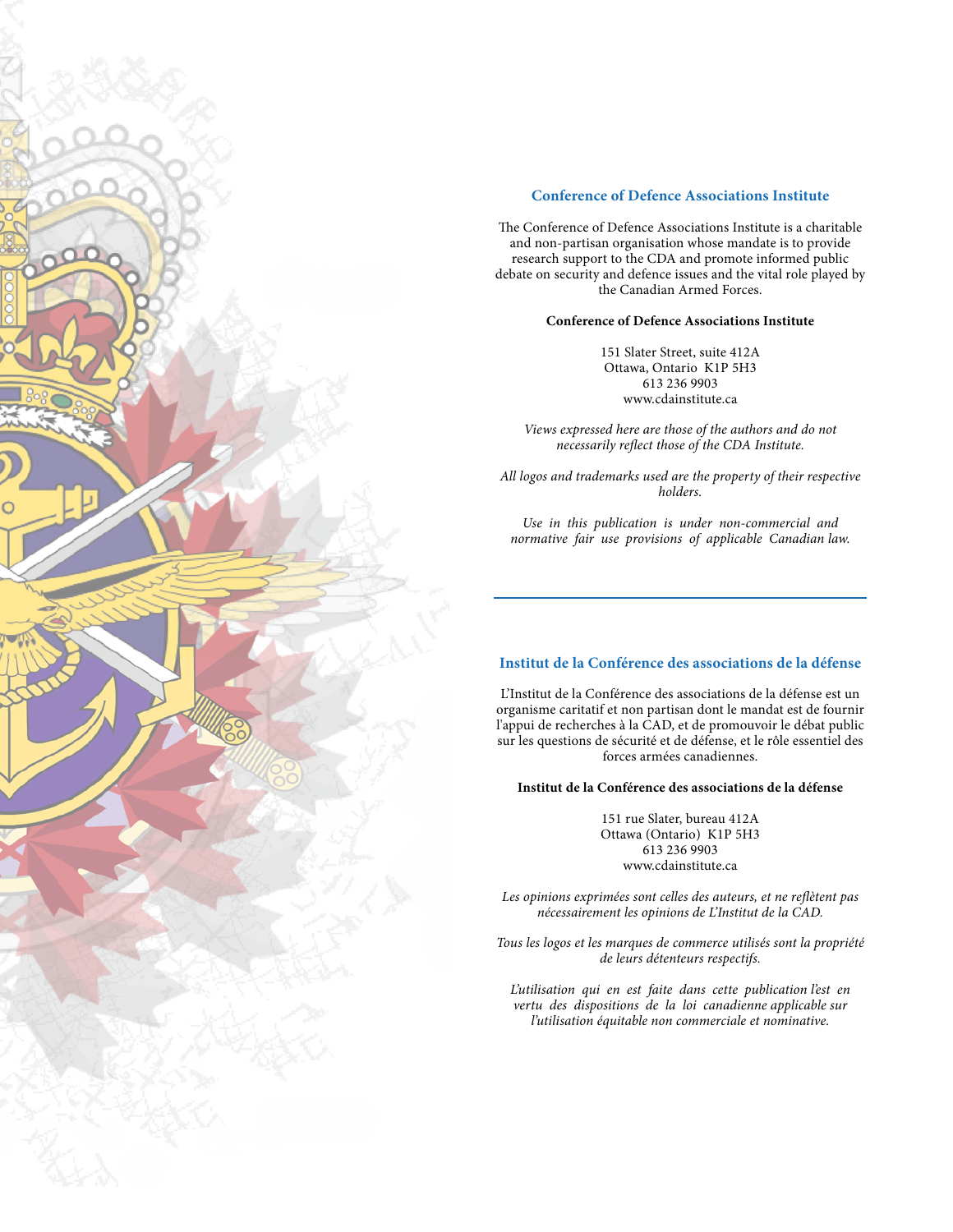## **CANADA, NORAD, AND MISSILE DEFENCE:**

### Prospects for Canadian Participation in BMD

David S. McDonough, PhD

Research Manager & Senior Editor, CDA INSTITUTE Research Fellow, Centre for Foreign Policy Studies, Dalhousie University

The Conference of Defence Associations Institute © April 2016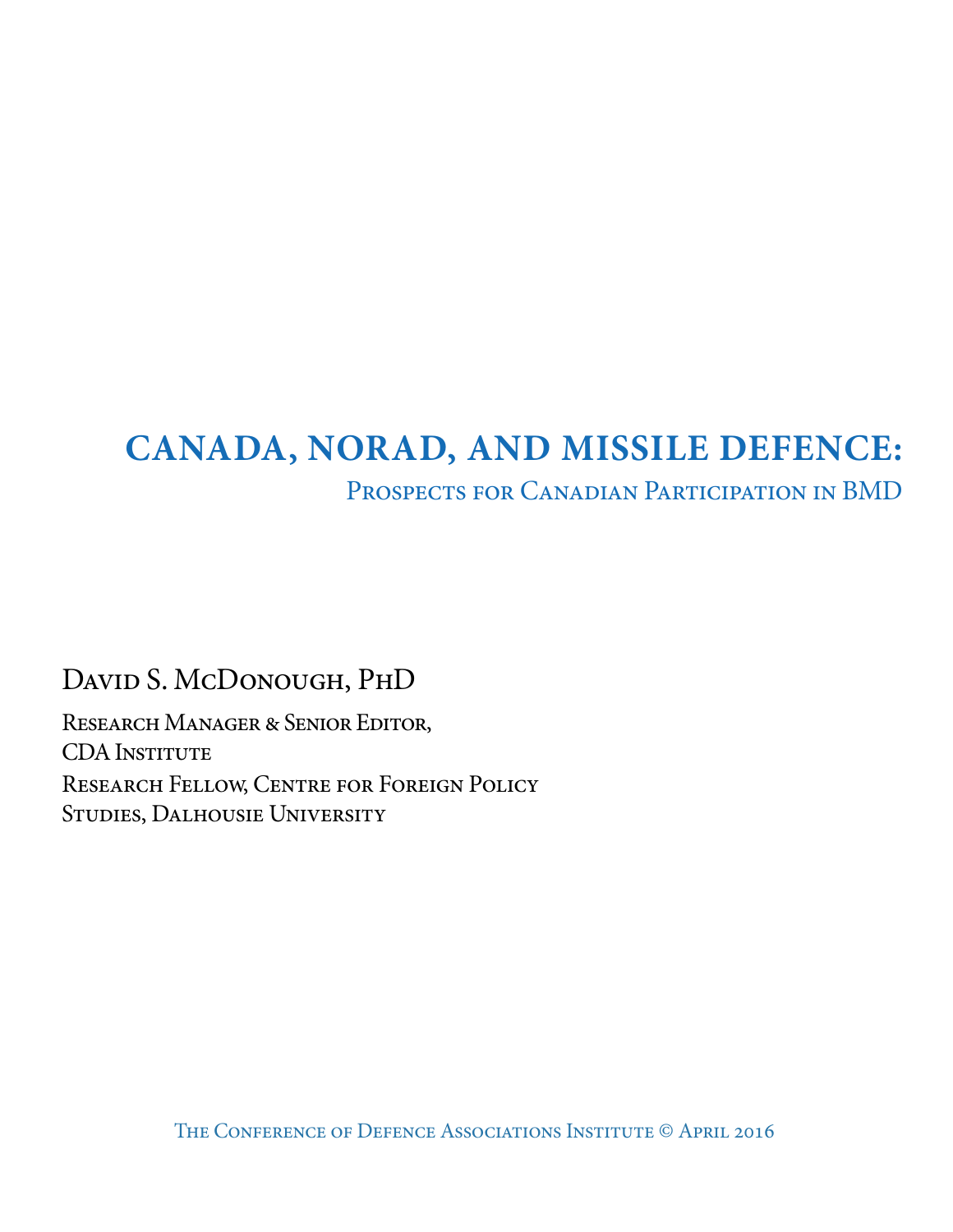#### **EXECUTIVE SUMMARY**

The Canadian government recently launched its Defence Policy Review, expected to be completed by early 2017. The Department of National Defence also released a consultation paper that offered an overview of the issues facing the Canadian Armed Forces and key questions meant to guide public consultations as part of this review process. Of note, the document raised the previous government's 2005 decision to refuse participation in the US ballistic missile defence (BMD) system, and asked whether it was time to revisit this decision "given changing technologies and threats?"

This Vimy Paper explores the debate about Canada's possible participation in US missile defence plans, and assesses the advantages and possible disadvantages of such a commitment. The paper begins by examining the Canadian role in the North American Aerospace Defence Command (NORAD), particularly the implications if NORAD fails to be directly involved in BMD. It then looks at the possibility of Canada receiving some protection in a BMD system, possible scenarios in which such protection would be required, and the likely contributions necessary if Canada wants to participate in missile defence and receive a modicum of protection. Lastly, the paper disentangles and assesses some of the key arguments used by critics against BMD.

By directly participating in BMD, Canada would reinforce the status of NORAD, strengthen the Canada-US defence relationship, and potentially ensure an important element of protection against ballistic missile threats. Canada will likely have to offer an "asymmetrical" or "in-kind contribution" if it hopes to receive protection afforded by the BMD system, so the question of cost needs to be further assessed. Lastly, criticism of BMD have often been either overstated or hampered by a degree of logical inconsistency or dissonance. As the Vimy Paper concludes, for these reasons, Canada should begin discussions with the United States on this issue – to better ascertain the costs Canada may be expected to shoulder for participation and ultimately to become an official participant in BMD.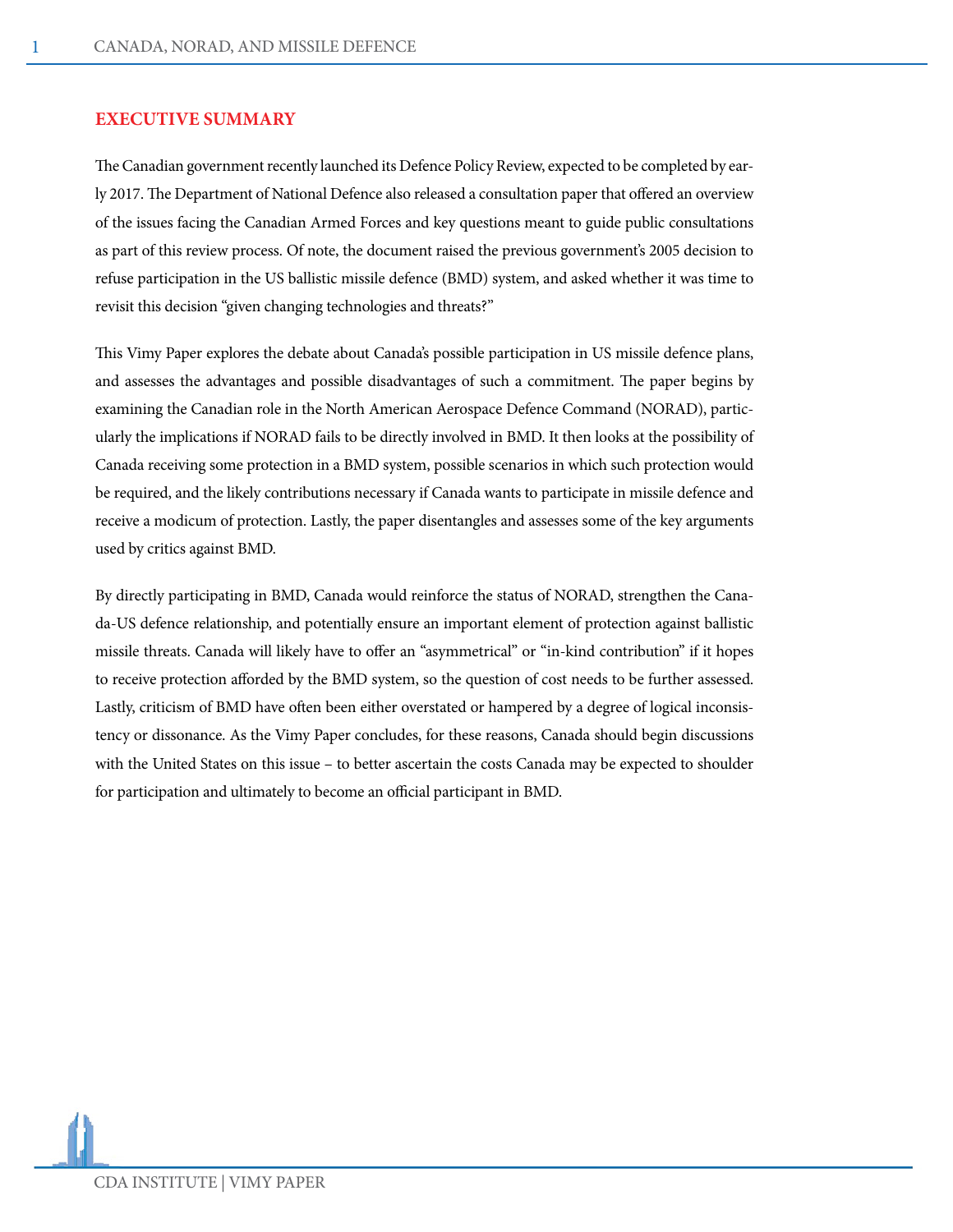#### **SOMMAIRE**

Le gouvernement du Canada a tout récemment initié une revue de la politique de la défense qu'il espère compléter au début 2017. Le Ministre de la défense nationale a également émis un document de consultation dans lequel il fournit un aperçu des sujets d'importance aux Forces armées canadiennes ainsi que des questions ayant pour but d'orienter et inciter le grand public à contribuer à cette consultation.

Entre autres sujets, l'auteur de ce 'cahier Vimy' soulève la question du refus du gouvernement précédant, en 2005, de participer au système américain de défense antimissiles balistiques (DAB) et demande si, compte tenu des nouvelles technologies et des nouvelles menaces, il ne serait pas utile de repenser cette décision. L'auteur se penche aussi sur le débat entourant la possibilité d'une participation canadienne à ce plan américain et évalue les pours et les contres d'une telle décision. Il examine d'abord le rôle du NORAD sous une éventuelle décision de non-participation du NORAD au DAB pour ensuite se pencher sur la protection qu'accorderait le DAB au Canada. Il exploite ensuite certains scénarios selon lesquels cette protection serait souhaitable pour ensuite examiner la contribution que le Canada aurait à faire au DAB dans le but d'en obtenir une protection minimale.

Ce document présente aussi certains arguments contre une participation canadienne au DAB. En contre partie, il explique qu'une participation pourrait avoir un effet positif sur le statut du NORAD; saurait renforcer la relation Canada-États-Unis; et pourrait offrir une protection certaine contre les menaces de missiles balistiques.

L'auteur termine en suggérant que le Canada devrait entreprendre des pourparlers sérieux avec les États-Unis afin de bien comprendre les coûts associés à une participation au DAB.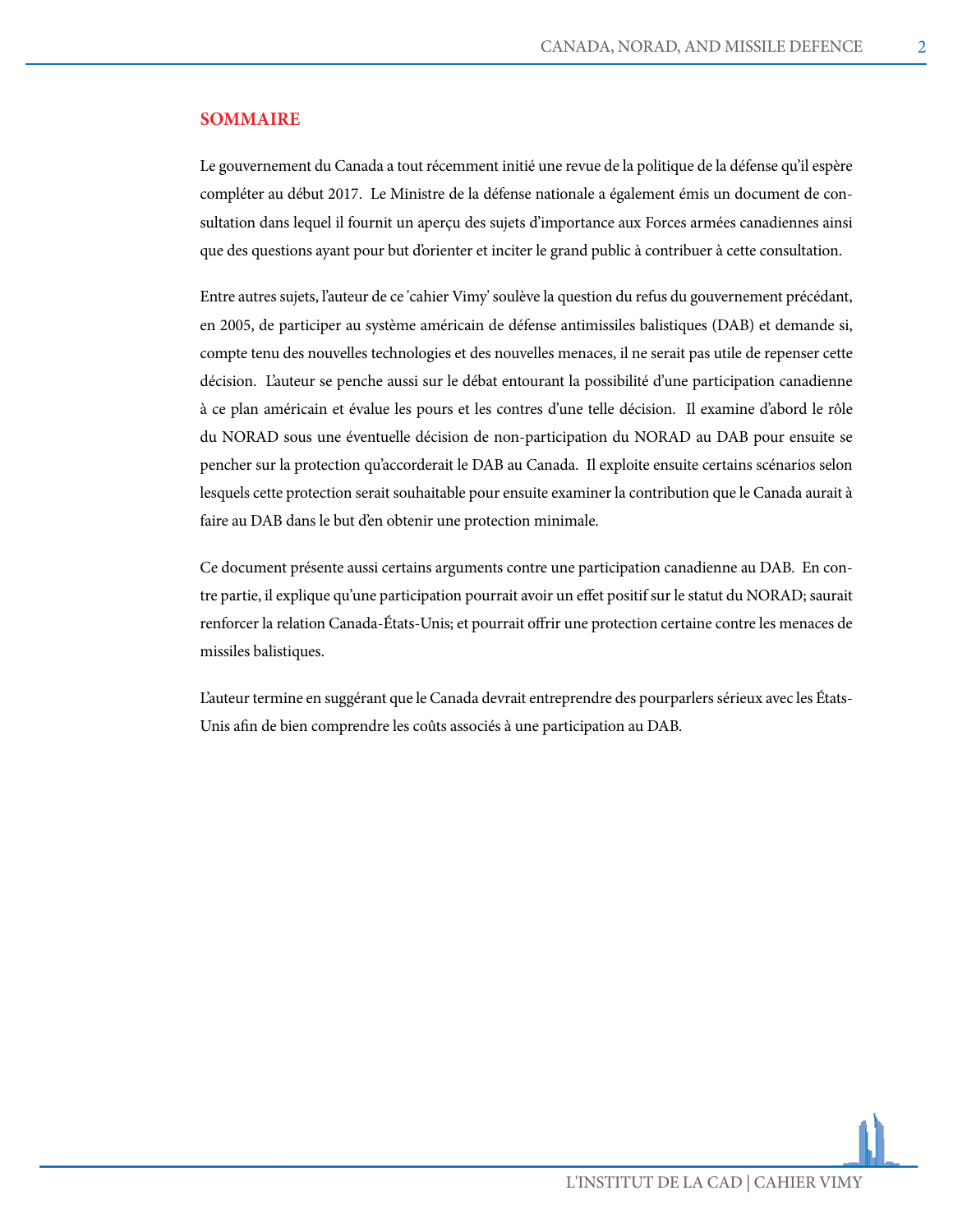#### **INTRODUCTION**

The Canadian government recently launched its long-promised Defence Policy Review, expected to be completed by early 2017. As part of this process, National Defence released a consultation paper that offered an overview of the issues facing the Canadian Armed Forces (CAF) and key questions meant to guide public consultations. Of note, the document raised the previous Liberal government's 2005 decision to refuse participation in the US ballistic missile defence (BMD), and asked whether it was time to revisit this decision "given changing technologies and threats?" As it continues, "Would a shift in policy in this area enhance Canadian national security and offer an avenue for greater continental cooperation? Or are there more effective areas in which to invest to better protect the North American continent?"1

It remains to be seen whether the inclusion of BMD in this consultation paper is indicative of a renewed interest in reassess Canada's participation or in fact a red herring meant to give the appearance of consideration.<sup>2</sup> The current government has certainly been coy on the issue, unlike the Conservative government that hinted on multiple occasions about possibly revisiting the 2005 decision.<sup>3</sup> Yet, beyond saying its options remained open on this issue, the previous government never actually initiated any movement to renew discussions with the United States on BMD – and questions about what it would have done had it been re-elected are now moot.

Still, it would not be totally unexpected if the Liberal government opted to reassess the merits of staying out of BMD. In 2014, two prominent Liberals, former defence ministers David Pratt and Bill Graham, testified to the bipartisan Standing Senate Committee on National Security and Defence on the need to reverse the highly politicized 2005 decision. The bipartisan Committee itself released a report, authored by Chair Daniel Lang (Conservative) and Deputy Chair Roméo Dallaire (Liberal), strongly and unanimously recommending that Canada play a role in missile defence, which provided some political cover for the then Conservative government's pre-election musings on this issue.<sup>4</sup>

Given the government's Defence Policy Review, it seems an opportune time to revisit the debate about Canada's possible participation in US missile defence plans. Decisions on such an issue require a thoughtful, deliberate, and fair assessment on the advantages and possible disadvantages of such a commitment. By directly participating in BMD, Canada would reinforce the status of the North American Aerospace Defence Command (NORAD), strengthen the Canada-US defence relationship, and potentially ensure an element of protection in the event of a ballistic missile attack. While the cost of participation should not be overlooked, the consequences that critics tend to fear have often been overstated. As such, it is time after a decade-long interlude for Canada to once again invite its neighbour to discuss missile defence – and, with luck, hopefully this "dance" will have a better ending than that which took place in 2005.<sup>5</sup>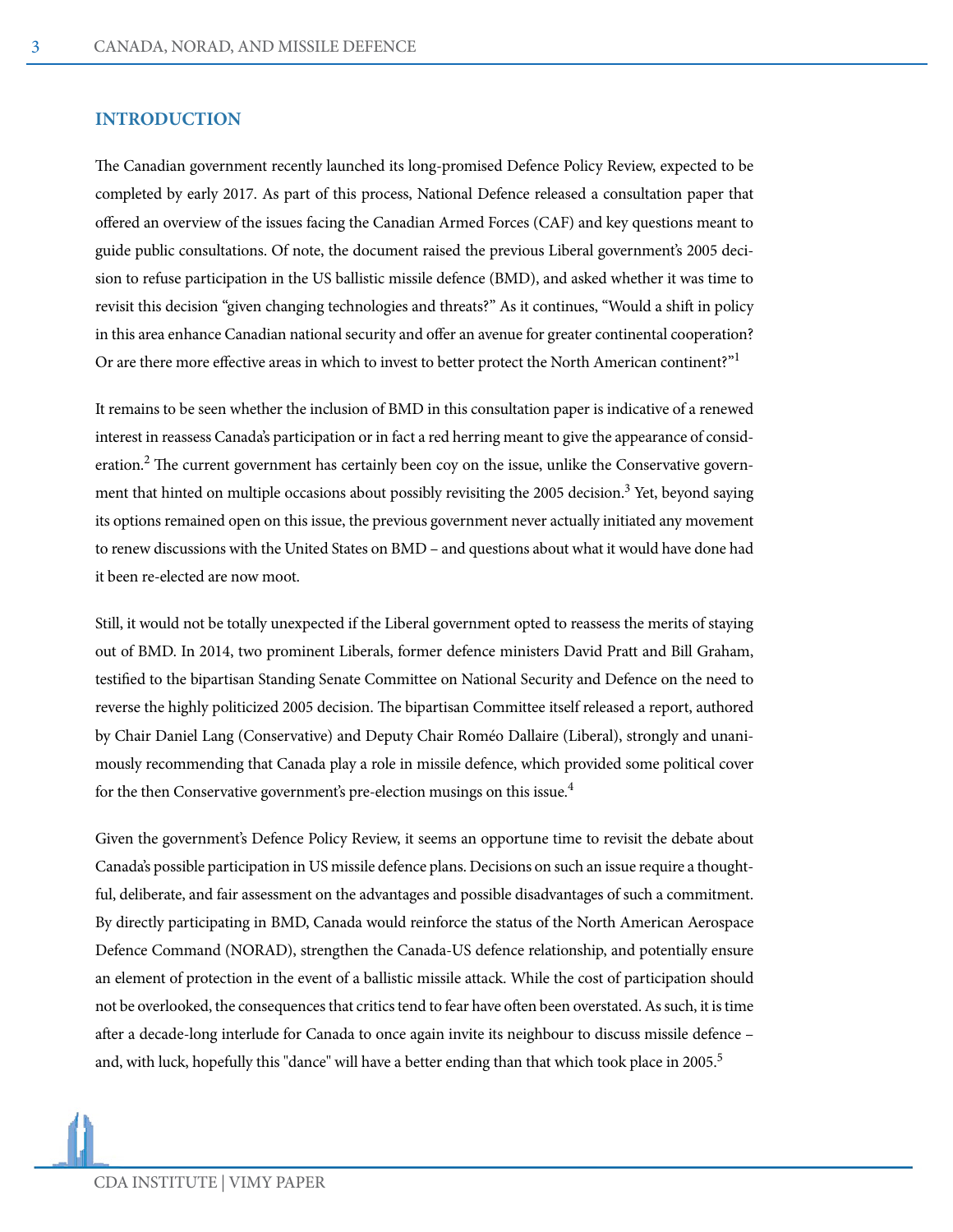#### **MISSILE DEFENCE AND NORAD**

First of all, the notion that Canada's role in NORAD, and indeed the future of the binational command, is somehow in jeopardy if it does not participate in BMD should be put to rest. This danger was an unspoken consideration during the brief operational life of the Sentinel anti-ballistic missile (ABM) system. It existed in the 1990s as well, following the end of the Soviet air threat to the continent. This led to NORAD's search for a new *raison d'être*, including involvement (still ongoing, but with a greatly reduced focus) in counter-narcotics operations – although BMD was seen as the primary way to 'save NORAD.'

NORAD then faced the immediate post-9/11 world with some trepidation. Senior US officials were "shocked and dismayed"<sup>6</sup> to learn that a Canadian was in charge of NORAD at the time of the attack; US Space Command (SPACECOM) was separated from NORAD and its responsibilities folded into Strategic Command (STRATCOM);<sup>7</sup> a new command in the form of Northern Command (NORTHCOM) was twinned with NORAD at Colorado Springs, which raised the possibility that some of NORAD's key functions such as early warning could be transferred to the US-only command;<sup>8</sup> and the United States had reportedly offered to expand NORAD into a North American Defence Command, which Canada politely declined.<sup>9</sup>

Both countries moved instead to nationalize their command structure, through NORTHCOM on one hand and Canada Command (which was merged with Expeditionary Force Command and Operational Support Command to form Canadian Joint Operations Command in 2012) on the other. A Binational Planning Group (BPG) was formed and co-located in NORAD from 2002-2006 to explore different military contingency plans and offer recommendations on Canada-US continental defence relations. Four recommendations were placed on the table, three of which envisioned greater levels of cooperation. Yet most of its recommendations were never acted upon and the report itself has since become largely forgotten – although NORAD's additional role in maritime warning can be seen as arising from the work of the BPG.

Despite such possible warning signs, the end result to NORAD has been largely positive. The reason was simple. The renewed importance of airspace warning and control after 9/11 – given the threat of internal air-breathing threats like hijacked aircraft being used weapons – had effectively safeguarded the NORAD institution and Canada's role within it.10 Operation *Noble Eagle*, initiated in the immediate aftermath of 9/11 to prevent a similar type attack, evolved into a more targeted, enduring and still ongoing mission, with NORAD routinely providing coverage of important events, like the 2010 Vancouver Olympics. New links with civilian agencies like Nav Canada and the US Federal Aviation Authority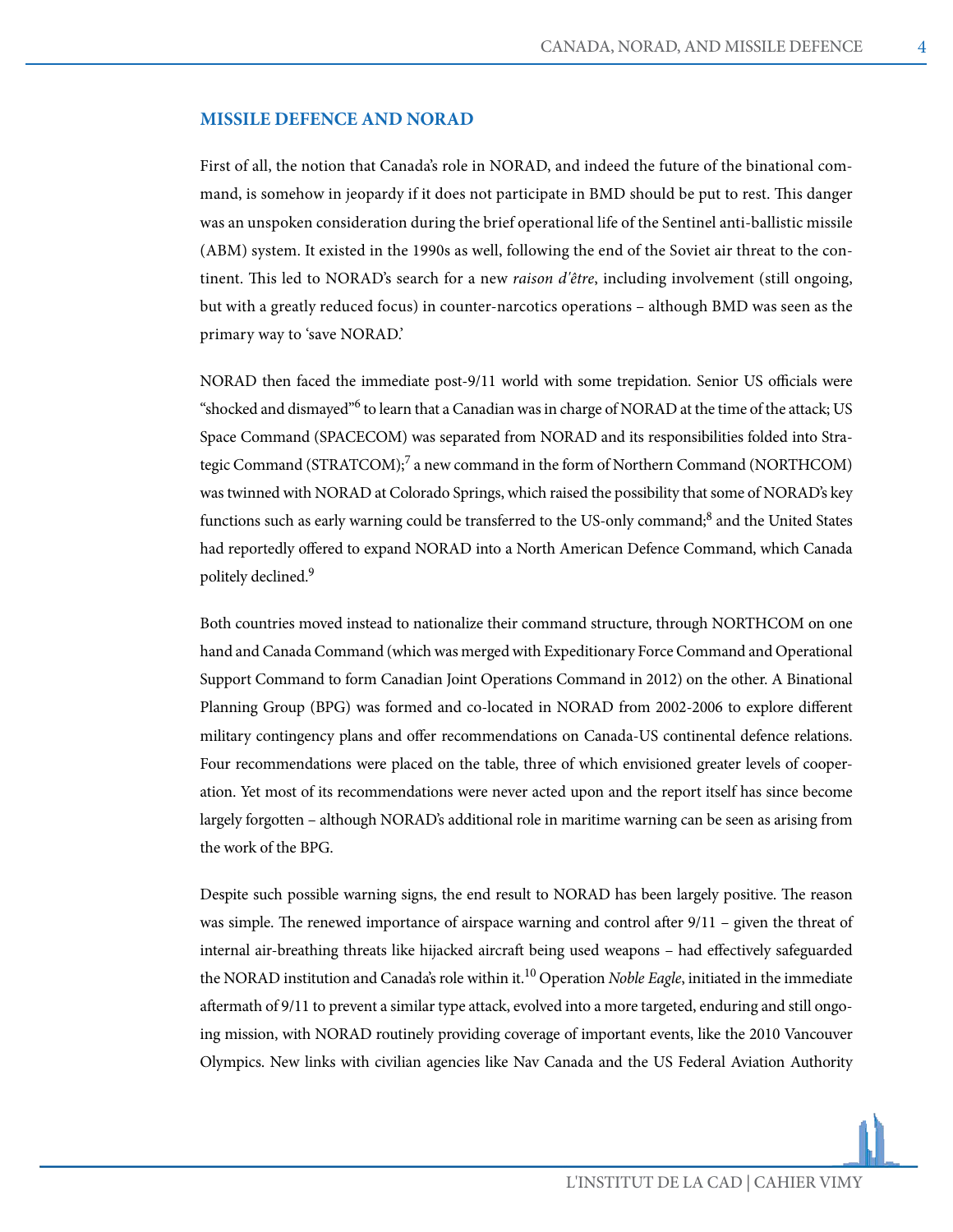(FAA) were established to gain a better operating picture of the internal air threat, and streamlined rules of engagement were implemented.<sup>11</sup>

Recognition of the continuing importance of the command in both countries can be found in the decision to indefinitely renew the NORAD agreement and the expansion of its responsibilities to maritime warning. Despite concerns about its creation, even the stand up and co-location of US NORTHCOM with NORAD proved to be beneficial. After all, NORTHCOM tied NORAD even more closely to the broader (and increasingly important) US homeland defence mission while paving the way for an array of military and civilian intelligence inputs necessary for NORAD's new maritime warning mission, including the US Navy (and especially US Fleet Forces Command), the US Coast Guard, as well as civilian agencies in the Department of Homeland Security, among others.<sup>12</sup> Despite initial scepticism about the maritime warning mission, not least by traditional maritime actors that saw NORAD as an "outsider," the command has since emerged as a key facilitator for greater maritime security cooperation and a valuable mechanism to provide a North American perspective on maritime domain awareness.<sup>13</sup>

However, in the absence of Canada's participation in missile defence, this does not mean NORAD's current importance and mission requirements – aerospace warning (both air and space), airspace control (limited to defence against air-breathing rather than aerospace threats), and maritime warning (but not control) – are all necessarily secure in the long-term.

This uncertainty arises from NORAD's awkward post-2004 position, in which the command is involved in the early warning of a ballistic missile attack but not in the interception of such a missile. In 2004, Canada had agreed for NORAD's integrated tactical warning and attack assessment (ITW/AA) functions to be used in the Bush administration's soon to be operational ground-based midcourse defence (GMD) system, assigned to NORTHCOM. This decision helped to safeguard NORAD's continuing role in ballistic missile warning and its existence as an *aerospace* – as opposed to an airspace – defence command, while ensuring that its decision on BMD in 2005 was more palatable and indeed inconsequential to US interests.

Yet NORAD is no longer alone in its early warning functions. A number of new fixed and mobile X-band radar assets provide tracking and cueing capabilities, and these are not necessarily linked to NORAD – as these sensors feed information to a range of ground and sea-based systems beyond GMD.<sup>14</sup> In other words, NORAD is no longer the only game in town for ballistic missile early warning. One should also note the logic of finally integrating early warning directly into BMD, given the compressed time requirements for interception and the maturing state of the US missile defence architecture.<sup>15</sup> If Washington ever chose another conduit for early warning, one of the binational command's key missions would be at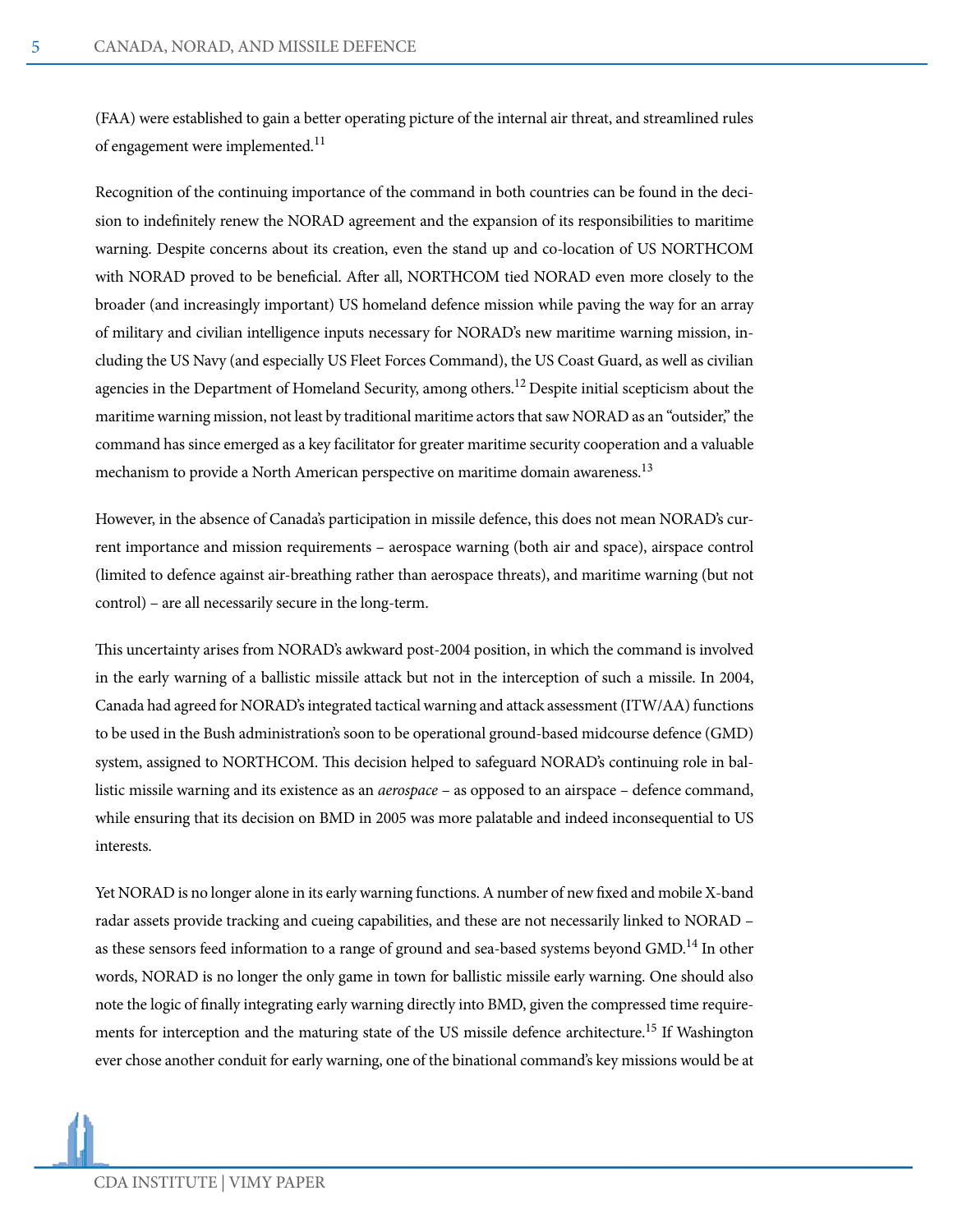an end. This might not be an existential threat to NORAD, but it does ultimately raise questions about the command's importance.

But, even here, it is a matter of some debate. Some would emphasize the benefits that could be accrued by Canada's continued participation in NORAD's ballistic missile early warning role, which provides a window into US strategic thinking, defence planning, and military space developments.<sup>16</sup> Others would raise issues on what vital information relevant to Canadian interests is ultimately acquired from the NORAD aerospace warning conduit.<sup>17</sup> In the latter perspective, while a change in NORAD's mission away from aerospace warning might be a concern, it need not be a fundamental issue for Canadian decision-makers. NORAD's role in air defence and maritime warning would still remain salient, and there is always the possibility the command could expand its role into other areas, such as working to achieve all-domain awareness in the Arctic.

Indeed, it is all too easy to be fixated on NORAD and forget the numerous agreements that tie the two allies together – from the Permanent Joint Board of Defence to the Military Planning Committee to the high-levels of interoperability and close working relationship between the military services of both countries. Even if NORAD was in jeopardy, it would not mean the Canada-US strategic relationship was also in danger, or that a binational command like NORAD could not be recreated if global circumstances ever warranted it.<sup>18</sup>

That being said, there is no denying that Canada should be concerned by the possibility that NORAD might face at least a curtailment in its aerospace role, owing to Canada's absence from the GMD system deployed in North America. By allowing NORAD's tactical early warning and attack assessment functions to be used in this missile defence system, Canada did safeguard the command's aerospace role – but likely not in perpetuity. Of course, by itself, this might not be reason enough for the country to play a role in missile defence. But it is certainly an important consideration in Canada's national interest – and the defence policy review process needs to take that into account.

#### **MISSILE DEFENCE AND THE PROTECTION OF CANADA**

Canada's refusal to participate in GMD has also created a curious anomaly, given that key allies in NATO, the Asia-Pacific, and elsewhere – including the UK, France, Germany, Australia, Japan, South Korea, Israel, among others – have moved quickly to develop and deploy missile defences, often in close cooperation with the United States. Canada is placed in a particularly awkward position as a member of NATO. While remaining outside of the continentally-focused GMD system, Canada effectively supports the alliance's efforts at developing a BMD system capable of defending both deployed military forces *and*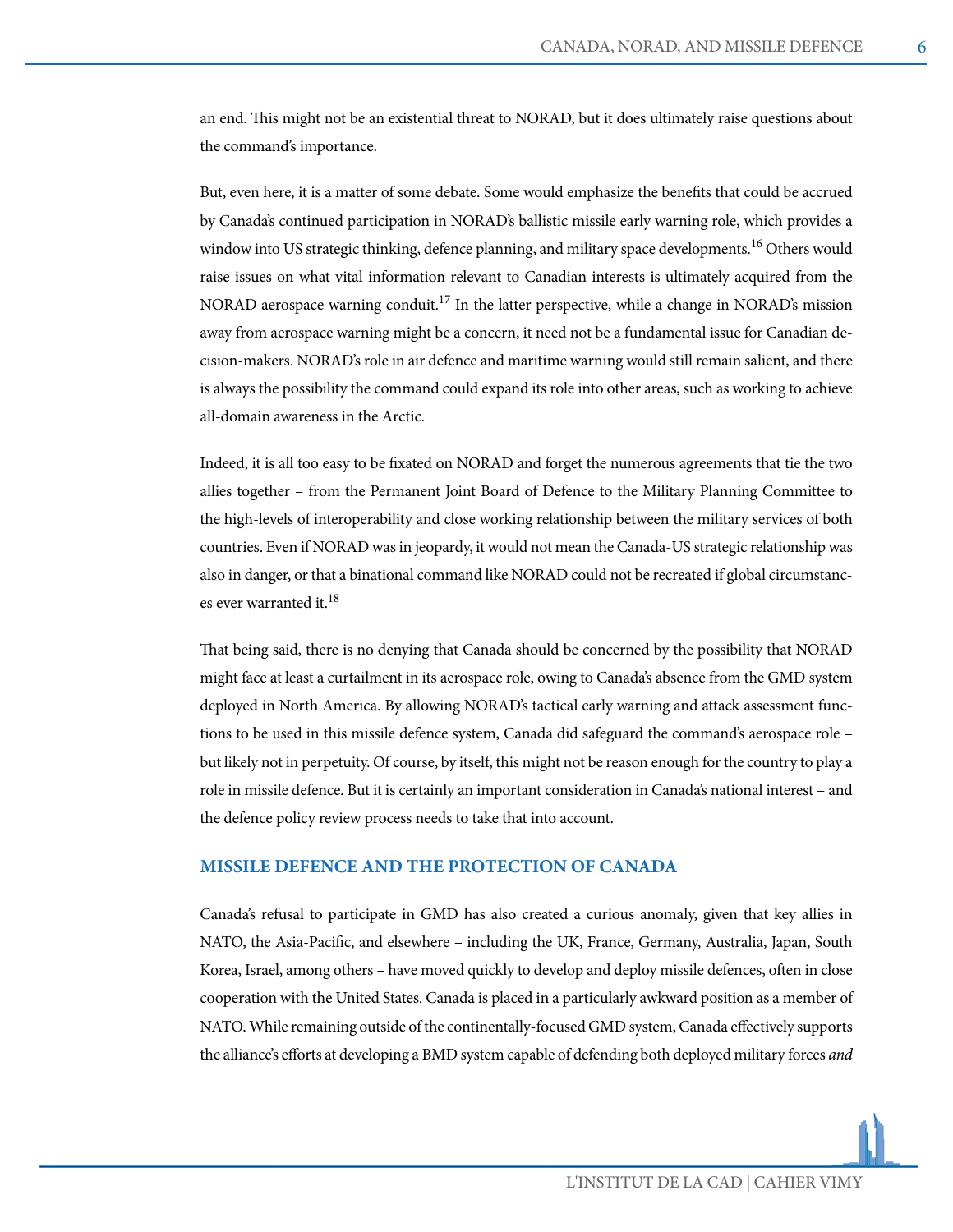European population centres – a goal first outlined in NATO's *2010 Strategic Concept* and reiterated in its *2012 NATO Deterrence and Defence Posture Review*. An interim operational capability was declared at the Chicago Summit in 2012, and the system itself is expected to become fully operational in 2025.

Missile defence over NATO-Europe will be reliant on the national radar and interceptor assets of individual NATO members earmarked for the alliance's Active Layered Theatre Ballistic Missile Defence, as well American assets under its European Phased Adaptive Approach.<sup>19</sup> The latter relies on Aegis and Aegis Ashore BMD systems using variants of the Standard-Missile (SM), designed to intercept shorter-range ballistic missiles, rather than GMD's ground-based interceptors (GBIs) against the intercontinental ballistic missile (ICBM) threat used in North America. But NATO will have a commonly funded command structure, one that Canada can be expected to contribute.<sup>20</sup> In this way, Canada has apparently accepted the logic of missile defences for its allies in Europe, but not for its own continent.

Canada's anomalous position raises a crucial question that goes to the heart of whether the country should participate in missile defence – and that is the possible protection from ballistic missile attack afforded to our allies, due to their BMD deployments and/or participation in the US missile defence architecture, and which Canada may lack from refusing participation here at home. If discussion about NORAD is largely about interest, this issue touches on the very security of Canada's populace and territory.

It is often falsely assumed that Canada would, irrespective of its position or lack of open involvement, be protected from the American GMD system by virtue of its geographic location and cross-border interdependence and integration with the United States – what R. J. Sutherland had said made for a "single target set" over fifty years ago.<sup>21</sup> Yet, today, a BMD system can identify a ballistic missile trajectory and better distinguish between an attack against a Canadian target and one that would land in the continental United States. This situation is fundamentally different from the air defence mission during the Cold War, when a Soviet bomber attack would have to traverse the Canadian North before reaching the United States, making it necessary to halt an attack before it was in range of both US *and* Canadian population centres.22 Canada cannot therefore assume that it can rely on a US missile defence system to protect its territory from a ballistic missile attack.

The United States might have an interest in protecting its northern neighbour, given the inevitable fallout (from radioactive to economic) that would arise from a nuclear-armed ballistic missile attack on Vancouver or Toronto. But that interest would then have to be weighed against the possibility of an attack on the US homeland itself. It also needs to be considered in light of the limited number of interceptors available – expected to reach 44 GBIs by 2017 at Fort Greeley, Alaska and Vandenberg Air Force Base, California – as well as the few interception opportunities available against ICBMs.After all, with its shoot-look-shoot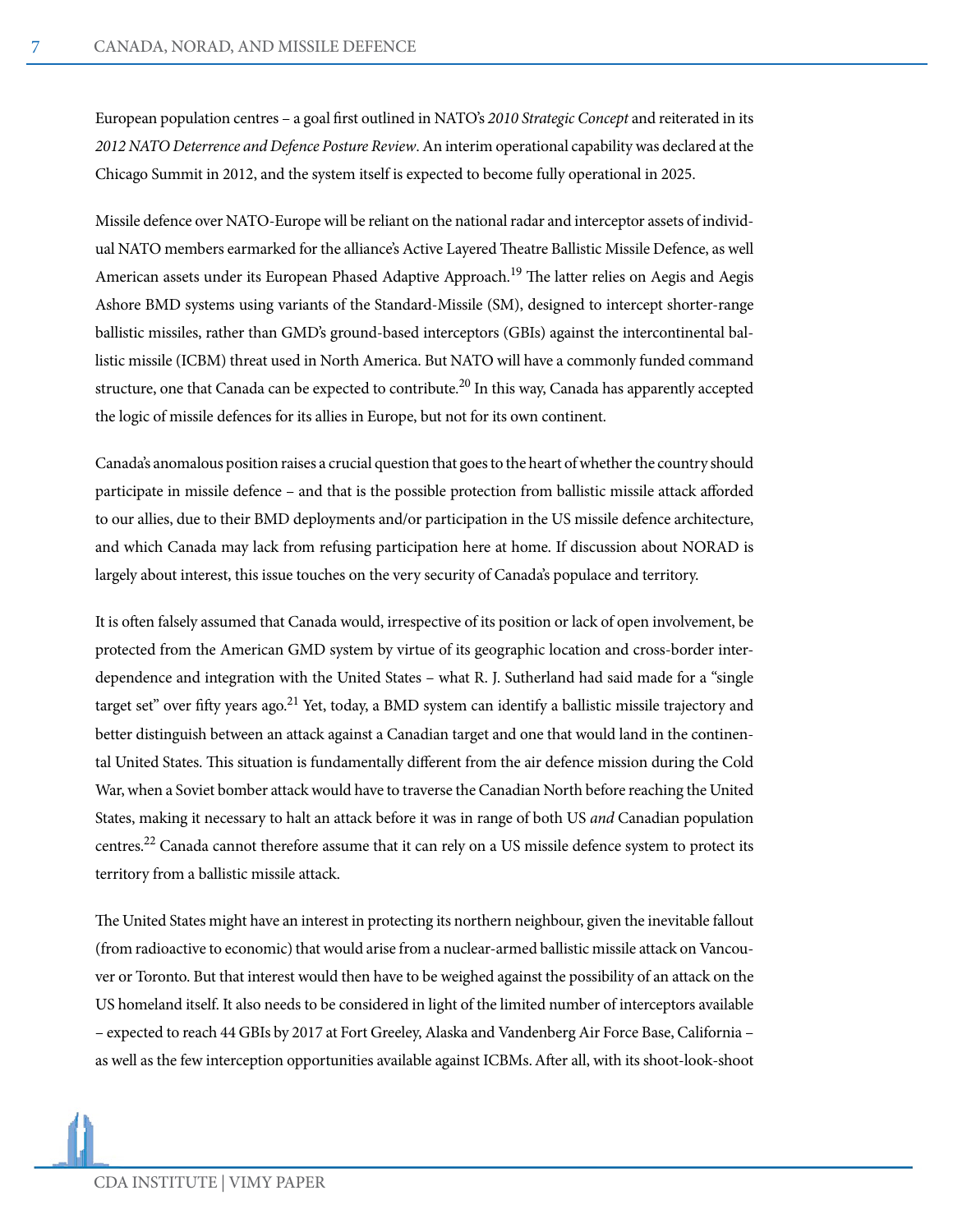doctrine, the United States expects to fire a salvo of five interceptors for each target, undertake rapid assessment or success or failure, and then follow-up with another interception attempt, if possible (and time permitting).<sup>23</sup> The US may therefore increasingly see a trade-off in protecting a Canadian city over an American one, especially as its warhead tracking capabilities improve.

Of course, this is not to deny the low likelihood of such a scenario, especially given the prospect of an American response (possibly nuclear) if a country like North Korea or Iran succeeded in developing nuclear-armed ICBM and launched such an attack. Yet such a threat remains an increasingly possible means for such a regime to minimize America's coercive leverage against them.<sup>24</sup> For example, Pyongyang might then take the calculated risk of limited conventional regional aggression against one of its neighbours, relying on its capacity to undertake nuclear blackmail and brinkmanship in order to deter the international community – and specifically the United States – from intervening to restore order.<sup>25</sup> Indeed, North Korea has not only conducted multiple nuclear tests (2006, 2009, 2013, and 2016), but also has an active ballistic missile program that may be capable of flight-testing a working ICBM (the road-mobile KN-08) by next year.<sup>26</sup> The possibility that Pyongyang might have the capacity for such nuclear blackmail is increasingly less hypothetical.

The United States may hope that its own nuclear retaliatory capabilities could dissuade a country like North Korea from acting in such a manner, and be sufficient for intra-war deterrence in the event that the US military intervenes. Yet the intra-war deterrence of such potential regional aggressors in the midst of a possible military intervention or regime change campaign is extremely difficult, if not altogether impossible.<sup>27</sup> Coercive nuclear escalation would be a tempting option for a weak state facing the possibility of "catastrophic conventional defeat," when the "superpower's planes are bombing command and leadership sites, and when its tanks are seizing territory."<sup>28</sup> And the US would still face the imbalance in resolve that often arises in any extended deterrence scenario. Simply, Washington may be ill-inclined to risk the possible destruction of Seattle to save Seoul.

By offering some "damage limitation" insurance, a continental BMD system provides a way for the United States not to be held hostage to such a situation, making it more willing to act in crises and less able to be deterred or coerced by the nuclear blandishments of regional aggressors. In effect, it would buttress its deterrence-by-denial posture against potential adversaries that might not see punishment as sufficiently credible. Missile defences would also reinforce US extended deterrence guarantees to its allies, by reassuring allies that the United States would not be deterred by an aggressive neighbours' threat of nuclear blackmail from "fulfilling its alliance commitments."<sup>29</sup> This might help dampen any allied inclination to either develop their own deterrent or act pre-emptively or preventively against such threats. Also often forgotten is that the United States would not be so reliant on the use of its nuclear arsenal as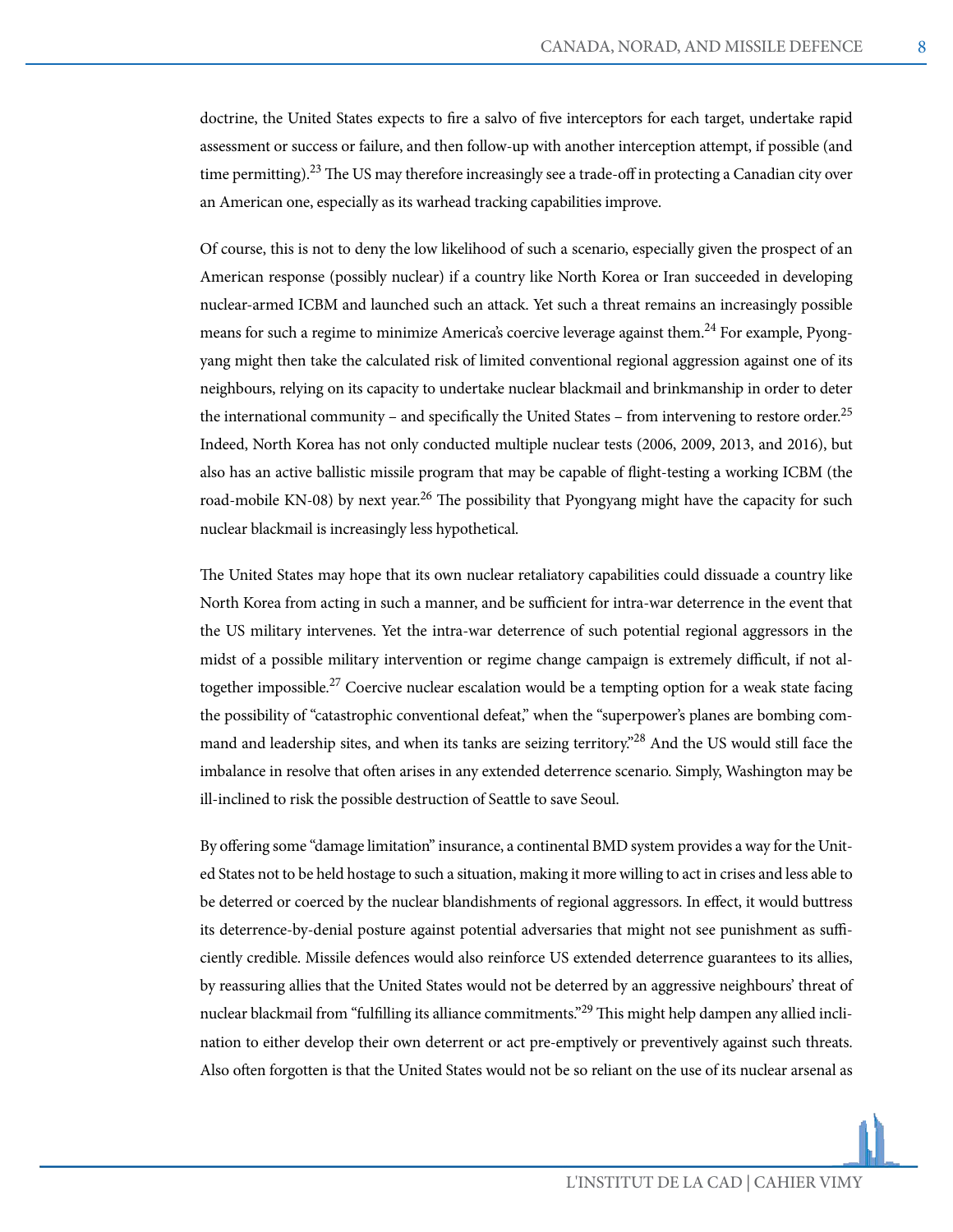well, thereby injecting some much needed stability in any future crisis situation.<sup>30</sup>

Such a scenario remains perhaps most acute with North Korea but it is also a possibility with Iran, even following its recent signing of a nuclear deal. The Joint Comprehensive Plan of Action (JCPOA)<sup>31</sup> resulted in a significant reduction of Iran's enriched uranium stockpile, curtailed its capacity to enrich uranium by cutting the number of centrifuges, and established safeguards and verification measures that would give advance notice of cheating. Rather than eliminating the program, Iran was allowed to retain a frozen nuclear program, albeit one greatly constrained, partially dismantled, and with a breakout time to build a nuclear bomb extended from a few months to one year.<sup>32</sup> Still, JCPOA may have only delayed Iran's nuclear program by a decade, in which time its ballistic missile development efforts will be considerably advanced. Development on Iran's *Sajjil*-2 solid-fueled medium-range missile remains ongoing, and former weapon inspectors like Michael Elleman argue that a follow-on intermediate-range missile than can target Western Europe could appear as early as next year, undoubtedly aided by Iran's work on the *Safir* space launch vehicle. With Iranian work on satellite launch technology, Elleman further estimates a possible ICBM by the end of the decade. $33$ 

Canada cannot ignore the possibility that North Korea or Iran (and possibly others in the future) may acquire the means to launch nuclear-armed ballistic missiles against North America over the next decade. It should also not discount the possibility that the United States may find itself in direct conflict with such regionally aggressive states, which would open up more credible scenarios of a nuclear attack on the continent beyond a simple "bolt-out-of-the-blue." Canada is unlikely to remain isolated from such incidents either, given the direct and indirect consequences of an attack aimed at the United States, not to mention that Canada may be seen as a safer and softer target by aggressive states eager to demonstrate resolve and warn the United States against intervening. Canada is in the "second inner ring" if not the "bullseye," to borrow a phrase used by Senator Colin Kenny.<sup>34</sup> With that in mind, Canadians might indeed find itself out in the cold in the event of a ballistic missile attack on North America – a very low-probability scenario to be sure, but one with potentially catastrophic consequences that cannot be discounted entirely.

#### **Missile Defence and Its Cost**

If Canada is conceivably exposed to such a potential threat, this does not mean that solving this issue will be easy. One should not assume that Canada just needs to inform Washington about revisiting this issue, and reap the protective benefits of participating in BMD. Simply put, it is not at all clear why the United States would be so eager for Canada to participate in BMD. What does Washington really have to gain by involving Canadians more directly in missile defence today? The answer to this question hinges on something Canadian defence planners are likely loath to discuss, especially given the current budgetary shortfalls and big-ticket defence procurement projects on the horizon – and that is the matter of the ex-

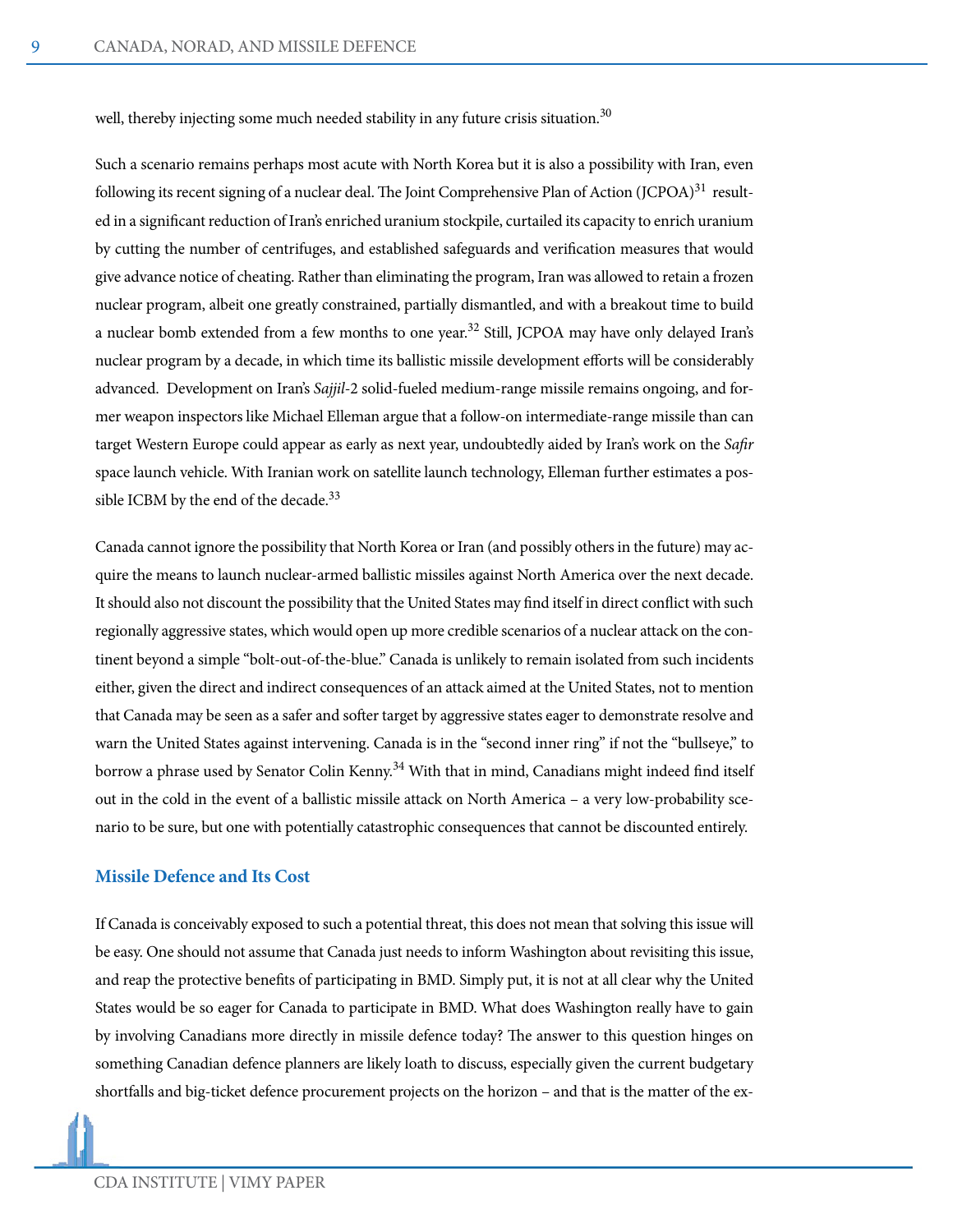pected cost for Canada's participation.

One should recall that the United States had always been reluctant to give Canada a guarantee of protection under the BMD system or a say in the intercept planning process itself. With the US adamant about keeping command and control of BMD strictly in American hands, input into intercept planning was the only mechanism for Canada to secure some degree of protection, by ensuring Canadian cities are on the interception priorities list for the system, for example. Even then, however, the US negotiators in 2004 to 2005 showed little interest in giving Canada input in the interception algorithm – and the resultant draft Memorandum of Understanding, meant to lead to Canada's participation, still only promised that "potentially input might be secured in the future."35

With this in mind, it seems somewhat incredulous that Canada would secure participation and protection in a BMD system, as defined by having input in the interception process, without some form of contribution as a quid pro quo. True, Canada had benefited from NORAD's ballistic missile early warning role, despite having no assets contributing to this mission from 1992 until 2013 when Canada's Project Sapphire satellite was launched.<sup>36</sup> However, given its evident reluctance in 2005, it seems doubtful that such a fortuitous circumstance and indeed generosity on the part of the American side – due to their "habit" of working with the Canadians, according to senior official in Canada $37$  – will continue when it comes to missile defence. The use of existing Canadian personnel at NORAD may be sufficient for Canada to officially participate, as scholar Philippe Lagassé has argued.<sup>38</sup> But, if it hopes to achieve *substantive* involvement, and therefore gain some surety of protection under BMD, more will be needed.

Canadian policy-makers have certainly long understood the need to make an "asymmetrical" or "inkind contribution" to missile defence. Yet little is really known about the likely cost of participation, and whether it will entail a financial support for the system or can be limited to being in-kind, such as the use of Canadian territory for BMD assets. American officials have been coy on spelling out the cost until their Canadian counterparts agreed to participate, while Canada had long insisted the need to know the cost before agreeing to participate – an impasse that has so far never been broken.

One "in-kind" possibility often cited has been for Canada to offer a site at Goose Bay, Newfoundland, which would be an ideal location for an X-band tracking and cueing radar geared towards the expected flight path of an Iranian ICBM. The current US missile defence system for North America, located in Alaska and California, is designed to shoot down a North Korean missile, so such a facility could prove useful in filling a radar coverage gap – especially if the United States decides to build a third interceptor site aimed at Iran's potential long-range missile capabilities on its East Coast, which would increase the possibility of undertaking a second intercept attempt. The United States has been conducting environ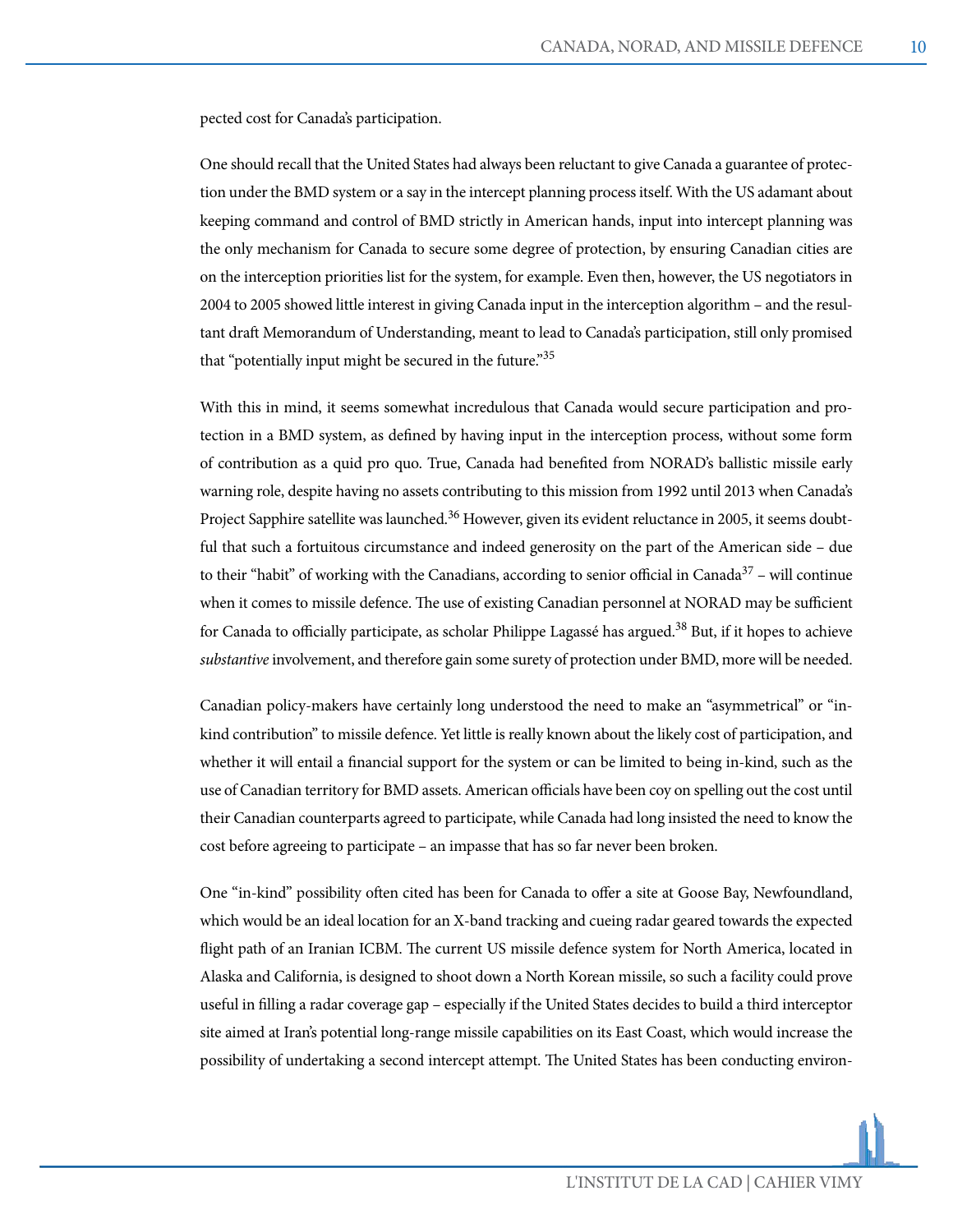mental and cost assessments of possible locations for a third site over the past few years.<sup>39</sup>

The expected cost for such a contribution is difficult to determine, although some say it can be as low as \$500 million in maintenance costs, with the radar itself to be supplied by the United States.<sup>40</sup> Yet much depends on the US willingness to shoulder the primary financial burden of this facility, which in itself depends on its perception on the salience of an Iranian nuclear and ballistic missile threat. On that point, while JCPOA might have temporarily alleviated the nuclear threat, it has done little to decrease fears about Iranian ballistic missile capabilities, as shown by Washington's reaction to the increased tempo of Iranian ballistic missile development, including ballistic missile tests in October-November 2015 and March 2016.<sup>41</sup>

Other potential in-kind contributions have also been raised. For instance, American military officials – not least the Commander of NORAD and NORTHCOM Admiral Bill Gortney – have shown interest in having multi-purpose sensors in the Arctic, which would be capable of tracking aircraft, maritime vessels, and cruise and ballistic missiles.<sup>42</sup> One clear advantage is that these continental surveillance radars, which defence scientists at Defence Research and Development Canada are currently researching, <sup>43</sup> would have multiple uses beyond simply BMD in a region where all-domain awareness will become increasingly needed for both security and sovereignty.

Yet such a system, reliant on multiple assets in an unforgiving environment, would assuredly be more expensive than a single site at Goose Bay. Even here, however, there are reasons why this option could gain traction. First, it would be used to replace an already existing line of radar stations, the North Warning System (NWS), which is near the end of its service life.<sup>44</sup> The NWS needs to be either replaced or modernized in any event, so it might be tempting to use this opportunity to provide an in-kind contribution to the GMD system. Second, since it has multiple uses beyond aerospace warning and control, such a radar line could benefit additional actors and agencies apart from NORAD – thereby opening up the number of operational stakeholders who may be asked to provide funding. Third, by linking the replacement for the NWS to BMD, Canada may hope that it would be able to entice the United States to cover the high expect cost of this project, much as Canada had done in the Cold War.

Another possibility is to eschew land-based proposals altogether and to focus instead on possible spacebased assets. The potential for such a contribution was demonstrated by the launch of the Project Sapphire satellite, which contributes to the US Space Surveillance Network. The satellite might not be designed to track ballistic missiles, but it does raise the prospect of Canada deploying a satellite that could be linked to the US Space Tracking and Satellite System (STSS), once this space-based BMD sensor network is finally operational. $^{45}$  Such a system would provide sensor information to a range of possible BMD systems beyond GMD in North America. Canada's contribution to BMD would therefore not just be limited to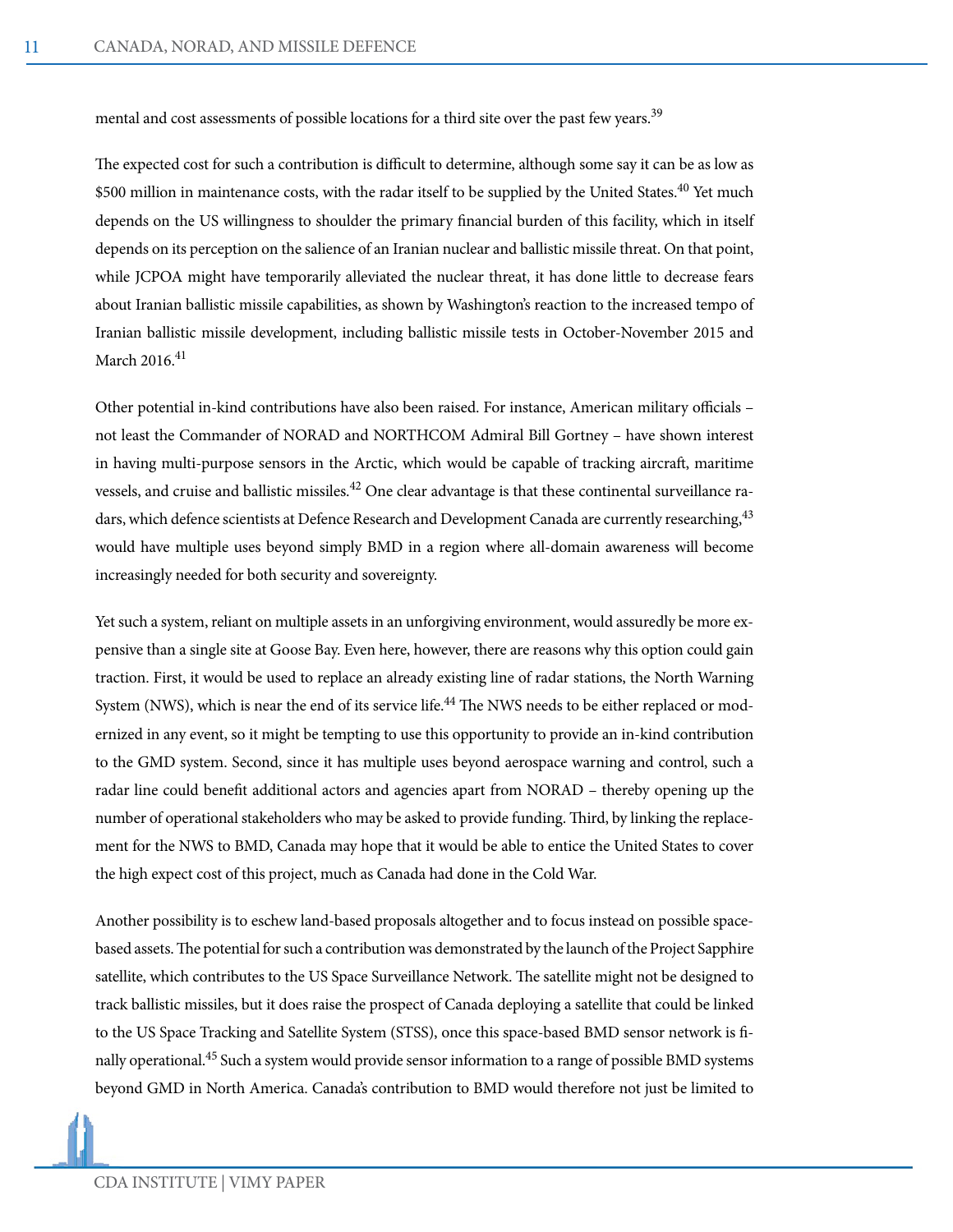NORAD, which could open up new avenues of cooperation with the United States on military space.

Canada's interest in space-based assets is also not limited to Project Sapphire. For instance, the CAF currently uses data from the Radarsat-2 satellite under its Polar Epsilon project for Arctic surveillance, and it is currently planning to increase its Arctic and maritime surveillance capabilities with Polar Epsilon 2, which will gather data from a new constellation of satellites under the Radarsat Constellation Mission beginning in 2018.<sup>46</sup> In that respect, space-based assets not only offer a potential avenue into BMD, but may also provide a cost-effective way to provide all-domain awareness in the Arctic without the constructing multiple ground-based sensors in the harsh environment of Canada's North.

All three of these possible in-kind contributions could allow Canada to not only participate in BMD but to gain some level of assurance that it is protected. Still, such contributions will not be cheap. And any Canadian contribution to BMD may also entail opportunity costs, in which money spent on a Goose Bay radar site, for example, reduces available funds needed for recapitalization. After all, the CAF has a number of ongoing and future procurement projects and little in the way of discretionary funds. As such, an assessment on the benefits and costs of participating in BMD is required. It should also be done on the basis of Canada's national interests, rather on the more internationally-minded arguments that critics of BMD often employ – it is to these argument that this paper now turns.

#### **MISSILE DEFENCE AND ITS CRITICS**

Critics of BMD, while often particularly strident in their arguments, have not always been logically consistent. For instance, BMD has often been disparaged as being technologically infeasible and ineffective. On the other hand, however, missile defences have also been called a particularly destabilizing system capable of limiting the damage of any retaliatory Russian or Chinese nuclear strike, thereby threatening the situation of assured vulnerability that supposedly exists and underpins strategic nuclear stability with the United States. In such a scenario, BMD protecting the population of North America would increase crisis instability and spark a renewed arms race (arms race instability) between the US and both Russia and China.47

But what is not explicitly spelled out is how a supposedly ineffective system, which critics allege cannot even counter what would be a technologically primitive ballistic missile from a so-called rogue state like North Korea, could then realistically blunt Russia's large nuclear arsenal, given its large size and capacity to saturate and overwhelm even a thick, multilayered BMD system.<sup>48</sup> One can also add its proven capability to develop and/or deploy sophisticated countermeasures, decoys, and other advanced technologies, such as multiple-independently-targetable re-entry vehicles (MIRV), hypersonic speeds,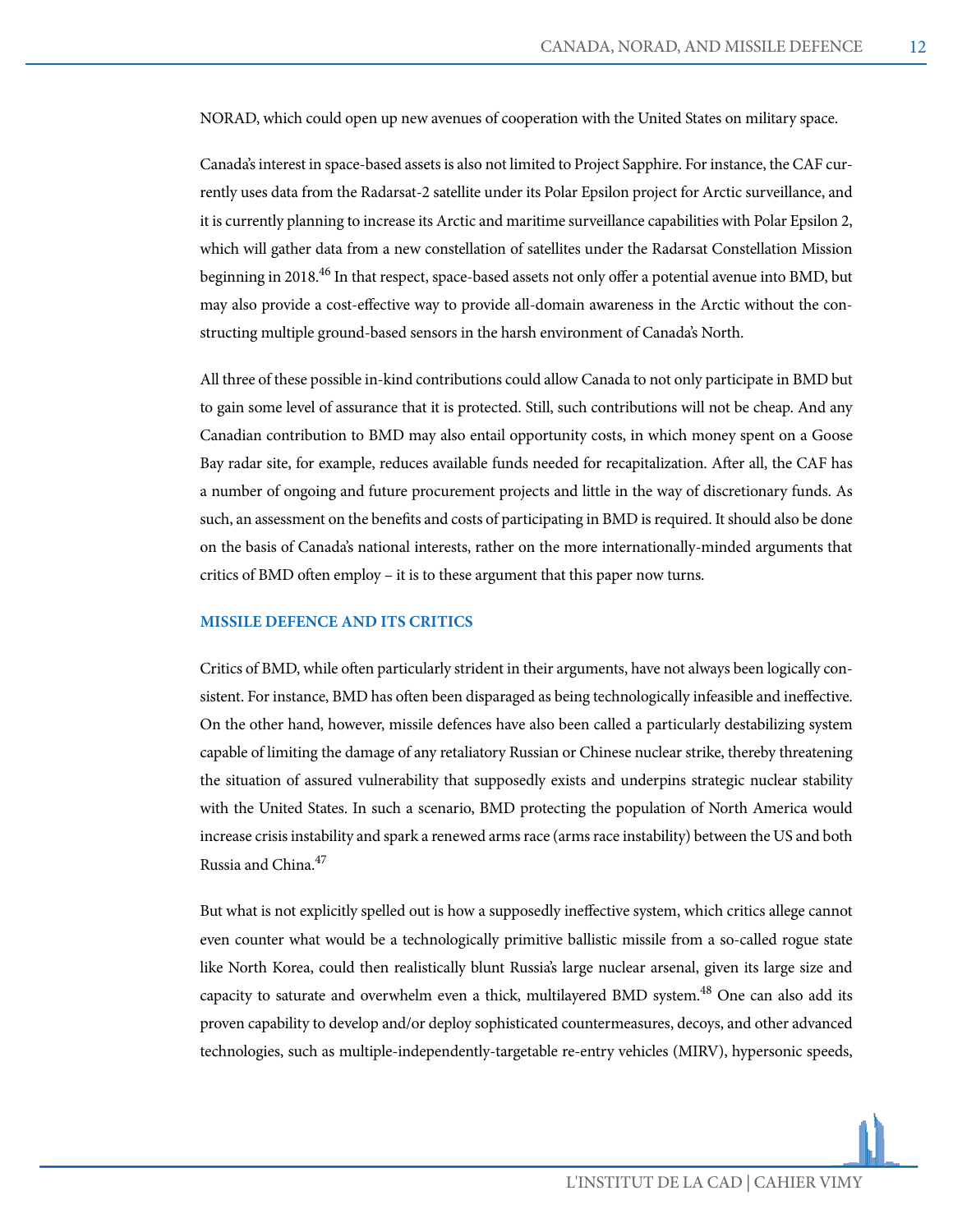and maneuverable glider technology. A good example is Russia's plans to incorporate more advanced penetration aids on its ballistic missile force, which will better ensure their capability to overcome any BMD system.49

Of course, Russia has also been busy modernizing its nuclear force, with the addition of new heavy ballistic missiles (e.g., the *Sarmat* ICBM) and air-launched cruise missiles (ALCMs) for its *Bear-H* (TU-95 MS) and *Blackjack* (TU-160) bombers.<sup>50</sup> Much has also been made about a recent uptick in the number of Russian nuclear warheads. But one should also keep these developments in perspective.<sup>51</sup> New START's mandated limits of 1,550 strategic warheads will only come into effect by 2018, and despite the political posturing with warhead numbers, few expect Russia to seriously challenge this treaty limit. The reason for this is simple – the United States will have "downloaded" and stockpiled significantly more warheads than Russia under New START, which will give it a much greater capacity to breakout from the agreement's treaty-mandated numbers, if required.<sup>52</sup> Washington also retains a significant advantage in the number and quality of its nuclear delivery systems, which New START will do little to change given Moscow's inability to even reach the agreement's ceiling of 700 delivery systems.

As such, the challenges Russia faces with even simply retaining and modernizing its existing legacy nuclear arsenal, to say nothing about competing in a nuclear arms race against the United States, is often overlooked. So too is the underlying stability in US-Russian relations. True, there are certain areas that should be of concern. Among the most worrisome in Russia's possible encroachment against NATO's Baltic members, which could splinter the alliance, endanger its hallowed Article 5 clause on collective defence, and escalate into a nuclear crisis.<sup>53</sup> But, despite growing tensions arising from Ukraine and Syria, what is remarkable is the degree of crisis stability that currently exists between both countries, especially compared to the crisis prone days of the Cold War.

Indeed, the only conceivably scenario in which BMD could conceivably blunt a Russian nuclear strike is following a massive "disarming first-strike"<sup>54</sup> – and even that is debatable, given Russia's hardened silos, ability to disperse its nuclear forces to limit damage expectancy, and its posture to launch-on-warning (LOW) of attack.<sup>55</sup> Admittedly, Russia's reliance on LOW is rightly a concern from a crisis stability perspective, given the dangers of hair-trigger alerts, false warnings (owing to its degraded early warning system), and attendant "first-strike anxiety." But Russia maintained a LOW posture long before BMDs were deployed and will likely continue to do so given the general imbalance in strategic capabilities between both sides. Importantly, such a factor really only becomes salient in serious crises, which were common in the Cold War but have been held in abeyance since the start of the post-Cold War. Nuclear alerts may still happen, but their meaning has certainly changed when the two sides are not on the brink of war. To say that such a crisis-induced first-strike scenario taking place today is unrealistic, not to mention anachronistic, remains an understatement.56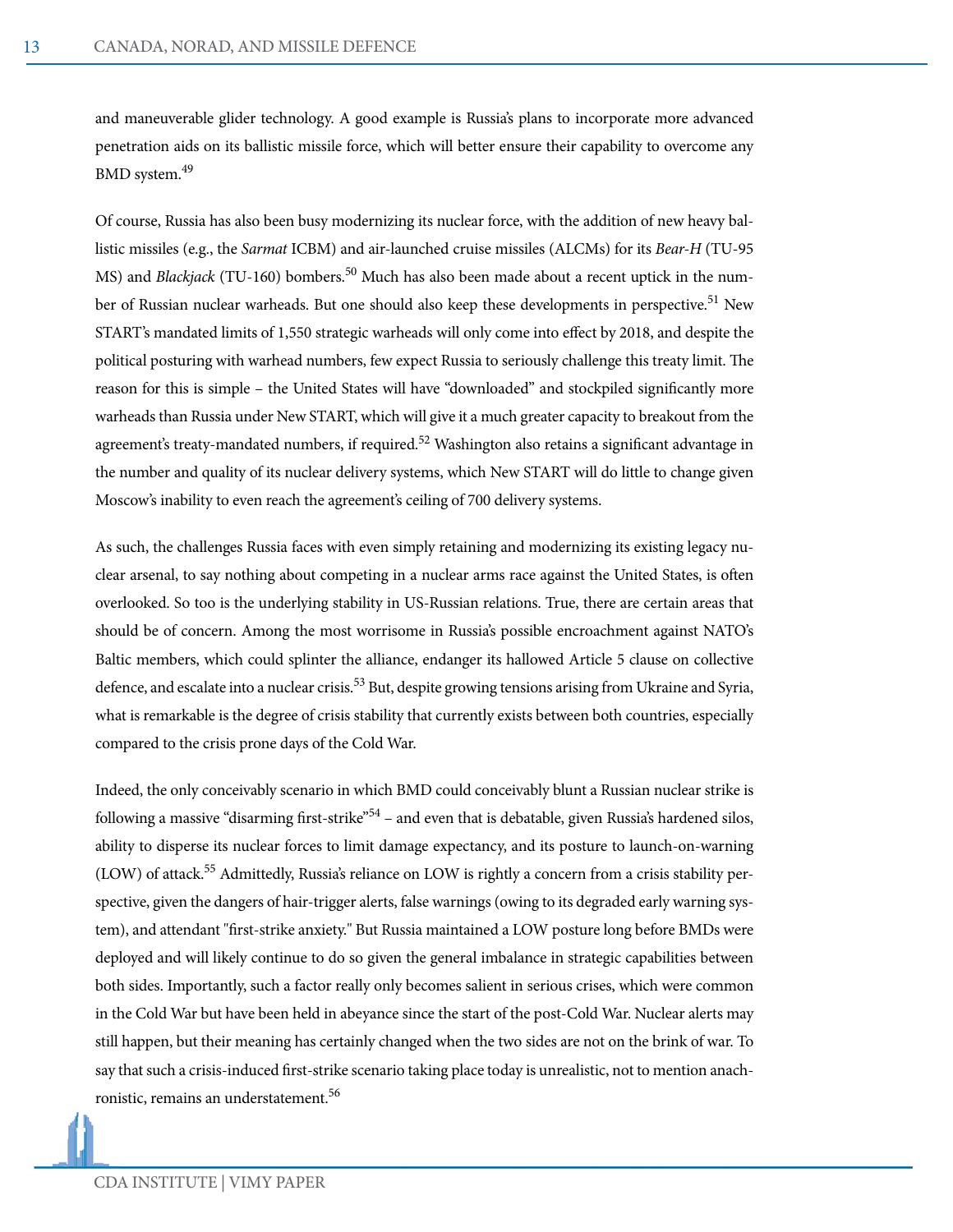China has a much smaller nuclear force capable of striking the continental US, currently estimated at 40 ICBMS. On one hand, unlike the Russians, this small force is conceivably more at risk of being blunted by an American BMD system, especially if one takes into account US conventional long-range strike capabilities that can be used for counterforce purposes (either to disarm or decapitate China's strategic nuclear forces, or for more conventional purposes to ensure operational access in contested anti-access and area denial environments). There are also certain scenarios that raise legitimate questions about coercion dynamics and crisis stability, such as the Taiwan Straits. On the other hand, there is also reason to believe that China is particularly ill-inclined to undertake the type of nuclear arms racing behaviour that critics seem to think will naturally arise from a BMD system. China has a long maintained a minimum deterrence posture for its nuclear arsenal, in which its central goal is to achieve "assured retaliation" against a country like the United States.<sup>57</sup>

Importantly, despite concerns about the US BMD system, China has not fundamentally departed from this doctrine. Rather than arms racing per se, China's efforts at nuclear modernization have been modest, gradual, and heavily qualitative in nature, such as the greater use of solid-fuelled rockets, road-mobile assets, and MIRVed missiles that can carry multiple warheads. Some quantitative increases have also taken place, including a doubling of its ICBM force.<sup>58</sup> Still, even following over a decade of strategic and theatre BMD deployments, China shows no sign of significantly expanding what remains a very small nuclear force – this fact seems unlikely to change in the near future.

Much still depends on whether the United States refrains from acting in a rash or precipitative manner to Chinese nuclear modernization efforts. It would also be beneficial to increase confidence and security-building measures with China. For instance, the US can communicate that its conventional longrange strike forces are not meant for counterforce targeting of China's nuclear forces, or that a LOW posture can facilitate instability in crisis situations, as a reminder for Beijing not to follow the Russian lead here. A good sign the US at least recognizes this requirement can be found in its *2010 Nuclear Posture Review* and *2010 Ballistic Missile Defence Review*, both of which noted the need to maintain strategic stability in Sino-American relations.<sup>59</sup>

Critics also tend to follow a technologically deterministic view of strategic stability, in which a system like BMD would automatically cause an "action-reaction" arms race and lead to crisis instability. Yet such capabilities must be situated within a broader politico-strategic milieu – one that provides the context to determine how a country views BMD and any moves to counter the system (e.g., increase in its nuclear arsenal).<sup>60</sup> It is this context that helps determine whether Russia or China view BMD as a prudent insurance against rogue states rather than an incipient move to achieve nuclear (and strategic) primacy by the United States, or – from the American perspective – whether Russian and Chinese moves to modernize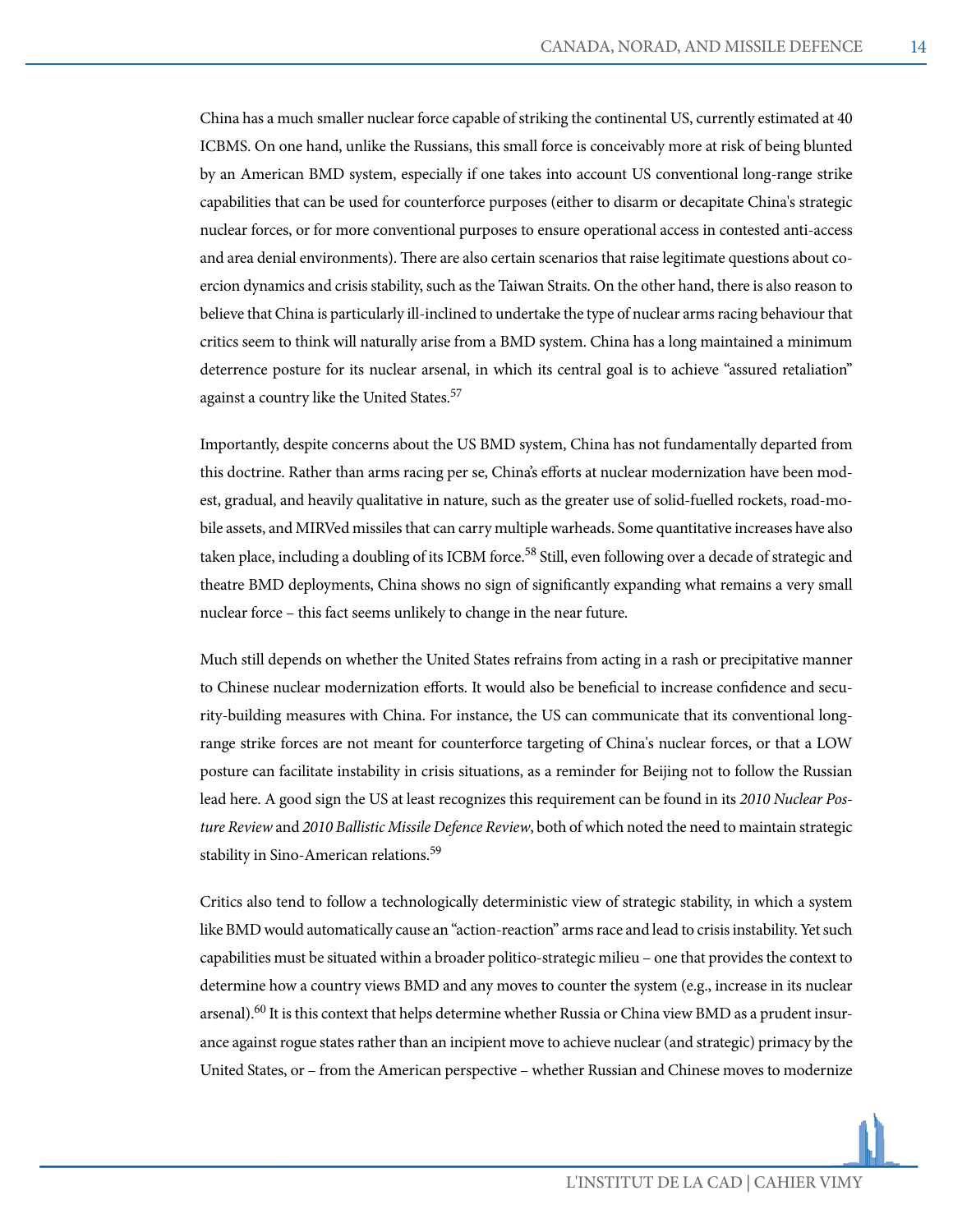their arsenals and ensure a capacity to penetrate the BMD system are seen as a threat requiring a response or a benign and understandable effort to recalibrate and better achieve mutual vulnerability.

Despite some rising tension with Russia and China, relations with both countries remain far more robust and cooperative than even the least tense moment during the Cold War. One only needs to look at the multiple nuclear reduction agreements (SORT, New START) signed by the United States and Russia since the US withdrawal from the ABM Treaty, or the numerous elements of cooperation that temper the incipient rivalry between Washington and Beijing. The relatively stable relationship between the United States and Russia and China – which can and should be contrasted to the uncertain, high-threat, and crisis-prone relations with countries like North Korea and Iran – needs to be taken into account when assessing the impact of strategic missile defences on strategic stability.

It should also be considered when assessing Russian and Chinese justifications for their nuclear modernization efforts. Russia, in particular, has a tendency to blame American and European BMD capabilities in its nuclear and military modernization efforts. This is especially true today, when there is a more competitive dynamic at play owing to the growing political tensions over Crimea and Ukraine. Yet, rather than taking such claims at face value, one needs to ask whether elimination of BMD would realistically have any effect on Russian behaviour – or would another excuse be used to distract the West. More likely, Russia's efforts are driven by its need (operational and financial) to modernize and refurbish increasingly aging nuclear warheads and ballistic missiles, as well as by the fact that its domestic political legitimacy is increasingly heavily dependent on the perception that the Kremlin "defend[s] Russia from external enemies."61

The danger that BMD will magnify the proliferation risk in countries like Iran or North Korea is even more tenuous. The reason is simple: rogue states already face a massive conventional power imbalance with perceived adversaries like the United States. As scholars Charles Glaser and Steve Fetter have noted, nuclear weapons "are the only means of offsetting U.S. conventional superiority."62 Such weapons are seen as "the great equalizer," capable of limiting America's freedom of action, influence its strategic calculations, and make coercion even more difficult.<sup>63</sup> For these reasons, BMD alone is unlikely to play much of a role in further enabling proliferation. Indeed, by reducing or eliminating the coercive and deterrent value of such weapons, it might have a dissuading effect on the acquisition of nuclear-armed ballistic missiles. As noted earlier, however, even if it does not, missile defences would play an integral role in damage limitation in the event of deterrence failure.

The last major criticism offered by critics relate to the technological feasibility of BMD interception. To be sure, it is difficult to deny that GBIs in North America were deployed before being fully tested, and therefore come with certain "reliability and other performance problems."64 However, BMD interceptors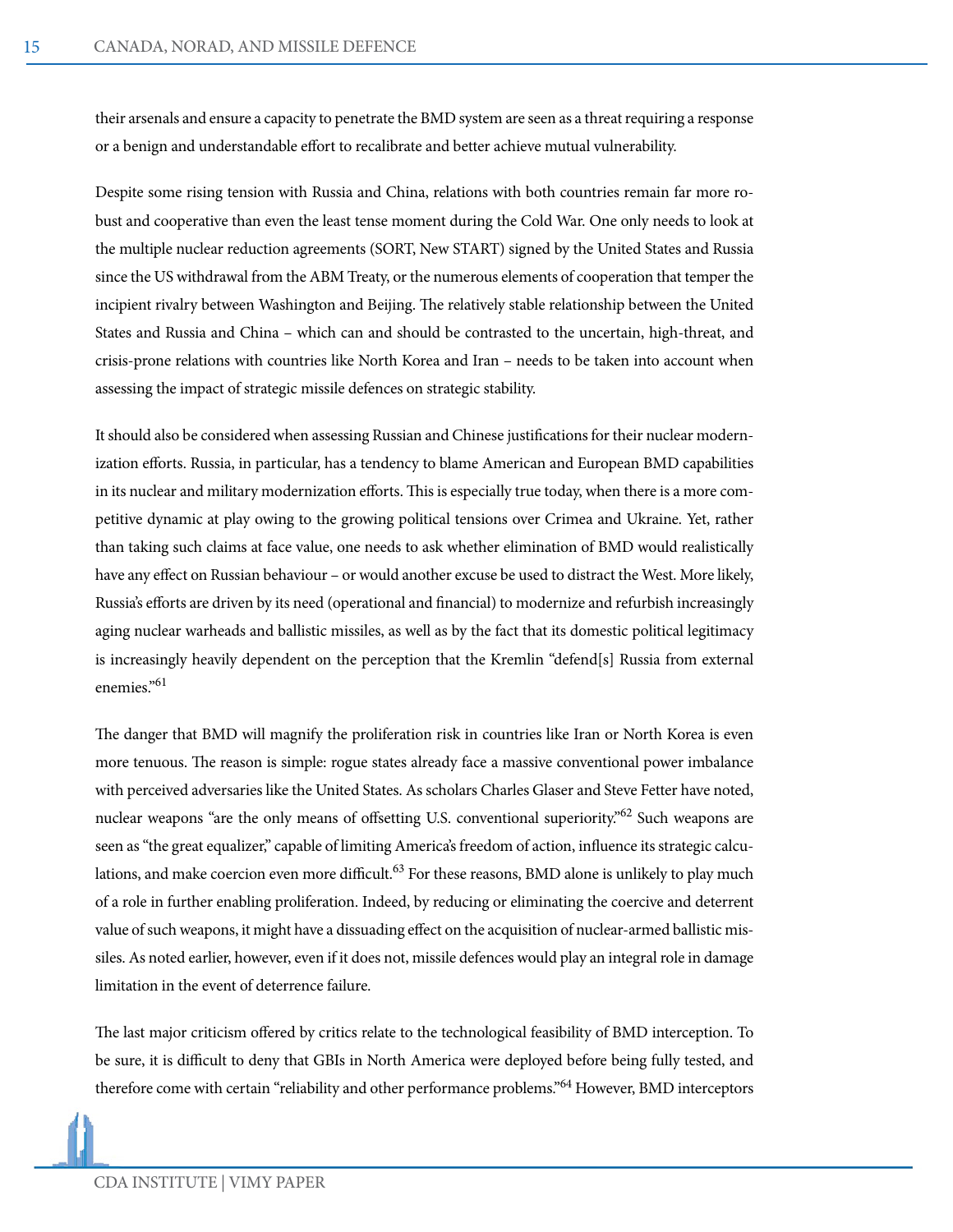have shown a steady improvement in their testing record. The Missile Defence Agency reports that GBI has achieved 9 successes in 17 attempts since 1999, while the record for the two other systems have been even stronger – 33 out of 40 for Aegis BMD and a 13 out of 13 for THAAD (Terminal High Altitude Area Defence).<sup>65</sup> The record is not perfect, but there is reason to believe that progress is being made. For example, the US National Academy of Sciences pointed to the improvement in hit-to-kill interceptions against short-, medium-, and intermediate-range missiles, although it also noted that further work was needed against ICBMs.<sup>66</sup>

This helps to explain why so many countries – allies, partners, and others – are investing so much time, money, and resources in their *long-term* development. Missile defences rely on advanced technologies (hit-to-kill vehicles, advanced sensor systems) that are still being tested and developed. In other words, it is a work-in-progress that will continue to make important improvements on warhead tracking, target discrimination, and computer processing in the years ahead, which when combined with growing interceptor numbers (and consequently higher target kill probability) will steadily improve the system's effectiveness against what is still an emergent ICBM threat.

But what about the controversial nature of the testing parameters, which have led to accusations that tests have been fixed, or the ease by which countries could surely confused the system with decoys and countermeasures? On one hand, there is a logic to controlling testing parameters as a way to identify possible problems and ways to overcome such challenges. Doing so does not mean the Pentagon is fixing the tests.<sup>67</sup> On the other hand, claims that a country can easily overwhelm a BMD system, whether by sheer number of missiles or through countermeasures, overlooks how the targets of these systems – countries like Iran and North Korea – will be armed with "early generation missiles," likely to be limited in number and too technologically primitive for countermeasures.<sup>68</sup> Target discrimination will undoubtedly be among the most difficult task for any BMD system, but its requirement against rogue states is often overstated for this reason.

Equally important is the cost to develop and deploy effective countermeasures, which would create another development hurdle that rogue states will have to overcome. The offence-defence cost-effectiveness balance may still favour the former, since ballistic missiles, even with countermeasures and decoys, are still cheaper to develop than interceptors – a fact that should provide comfort to Russian and Chinese defence planners worried about BMD. But this needs to be placed in its proper context. The United States and other countries developing BMD are all wealthy and economically vibrant, in contrast to the main targets of BMD which are all poor and economically impoverished. As such, they have a much greater ability to fund BMD in absolute terms, meaning that the offence-defence cost-effectiveness balance is simply not as salient here.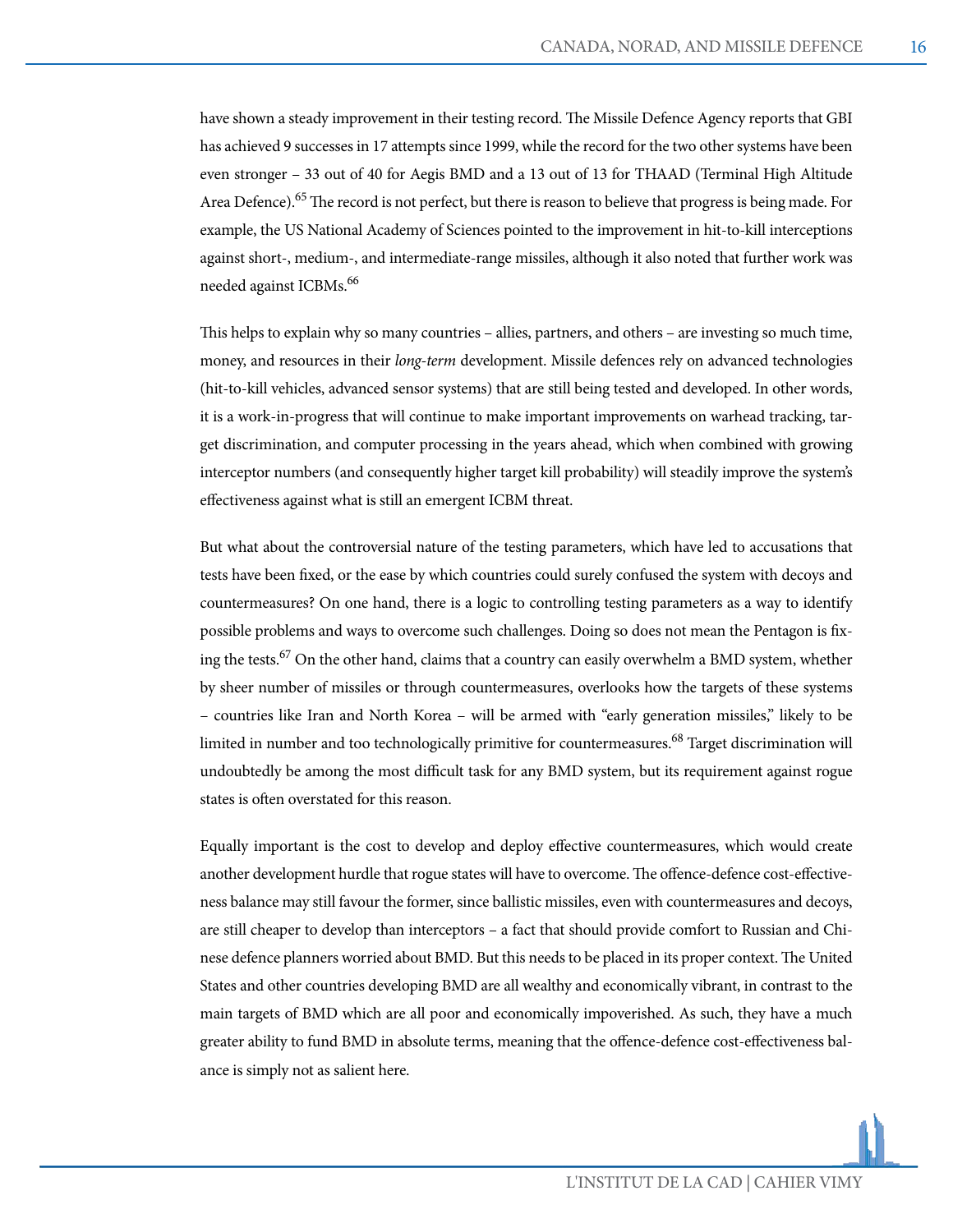#### **CONCLUSION**

The Defence Policy Review provides a good opportunity for Canada to finally revisit the previous Liberal government's 2005 decision to refuse participation on missile defence. NORAD may not be in existential crisis, but one of its key functions – aerospace warning – may not emerge unscathed indefinitely. Importantly, Canada is currently outside of the protection offered by the American GMD system and the risk of a (potentially nuclear-armed) ballistic missile attack, while admittedly unlikely, cannot be discounted altogether. Moreover, criticism of BMD have often been either overstated or hampered by a degree of logical inconsistency or dissonance. The often severe consequences of BMD deployments, especially visà-vis strategic defences for North America, have simply not been borne out by reality.

The only element of uncertainty about Canada participating in missile defence is the question of possible cost. It would be a mistake to assume that Canada could gain the benefits of BMD without sharing in some manner its costs. Today's situation is not akin to the Cold War, when Canadian territory was so important for continental air defence that the United States was willing to bear much of the cost of the air defence perimeter – from the CADIN-Pinetree Line to the Dew Line.<sup>69</sup> In the case of BMD, security is not necessarily indivisible, and prospects of Canadian free-riding on missile defence is unlikely to be accepted by Washington. This is especially true if Canada hopes to have any say in the interception process itself, and therefore gain some surety that its cities have a modicum of protection. To gain more than just a "seat at the console," to borrow a term used by Joel Sokolsky, $70$  Canada will undoubtedly have to ante up.

Three possible in-kind contributions have been outlined in this paper, although additional ways for Canada to pay its way into BMD undoubtedly exist. None of the outlined contributions are particularly cheap. Much depends on the nature of the US missile defence architecture, its planned development, and envisioned use of technology. For example, the next administration could decide to deploy a third interceptor site in Europe rather than the East Coast, similar to what the Bush administration had originally envisioned. While offering some interesting trans-Atlantic cooperation opportunities, it would also have an impact on the value of any in-kind contributions that involve radar sites on Canadian territory.

The most significant "known unknown" is what the United States may require from Canada to secure both participation in missile defence and involvement in the interception process in North America. That cost needs to be weighed against other important defence spending requirements by Canadian decision-makers prior to making a definite commitment. Unfortunately, the only way for Canada to gain further information is to once again begin discussions with the United States on missile defence. In the past, Washington had wanted some definite indication of interest from Canada before giving additional details about BMD. Canadians have in turn long been cautious in making such a first move, given concerns that any such interest would be perceived as being tantamount to agreeing to participate without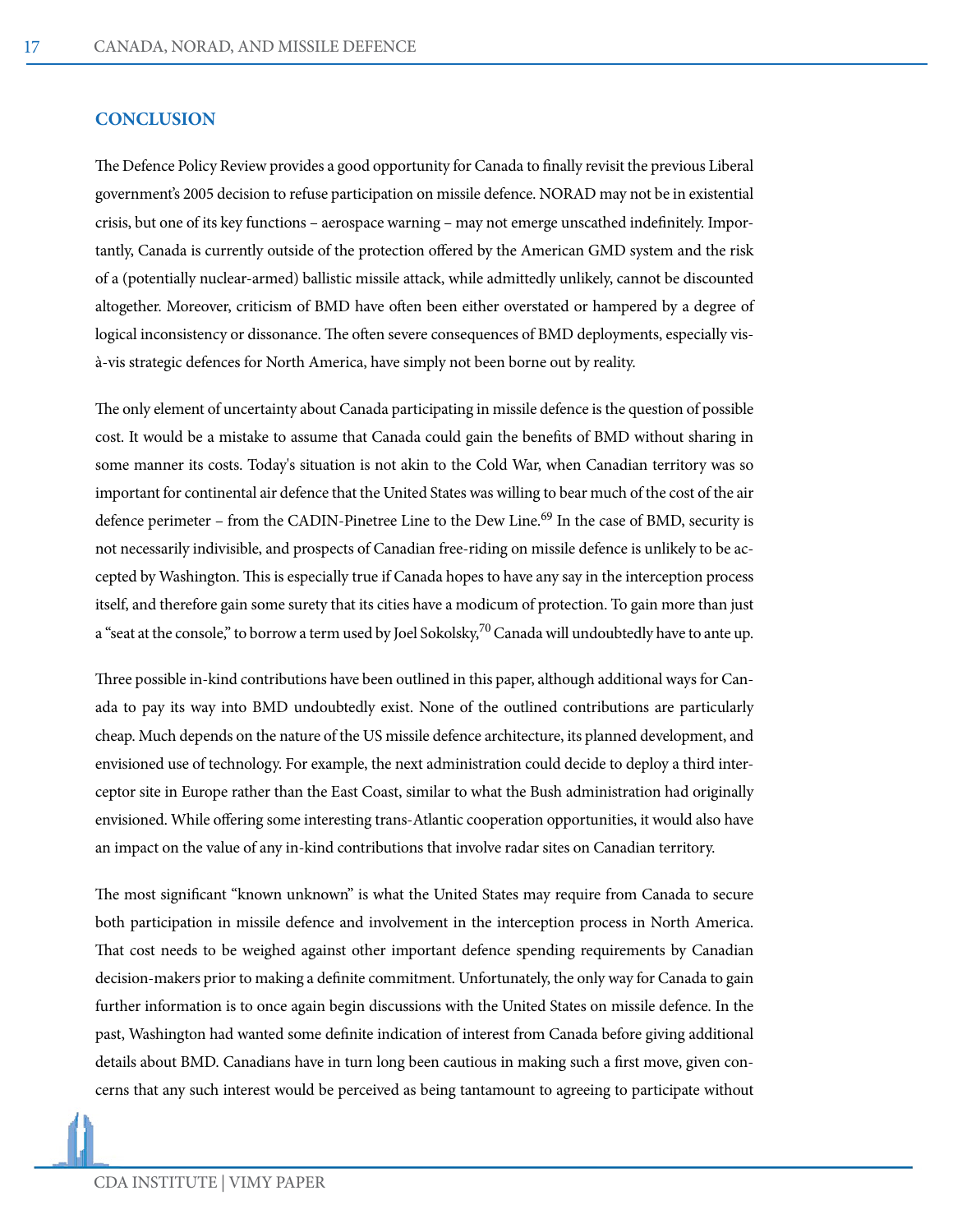knowledge of its cost.

Due to this uncertainty, the dance between both countries on BMD has often been halting and infrequent. Yet, irrespective of such fears, it seems time for Canada to begin "dancing anew" with its North American partner on missile defence – and to see where such a dance may ultimately lead.

#### **ABOUT THE AUTHOR**

**Dr. David McDonough** *is Research Manager and Senior Editor at the CDA Institute, and a research fellow at Dalhousie University's Centre for Foreign Policy Studies. He is a recipient of the SSHRC Canadian Graduate Scholarship (2006–9), the SDF Dr Ronald Baker Doctoral Scholarship (2009–10), Killam Doctoral Scholarships (2008–11), and a SSHRC Post-Doctoral Fellowship (2012–13). He received a PhD in Political Science from Dalhousie University in 2011. He has published widely on Canadian strategic policy and international security, including in* International Journal, Canadian Foreign Policy Journal, RUSI Journal, Journal of Military and Strategic Studies, Canadian Naval Review, Third World Quarterly, Comparative Strategy, Asian Security*, and* Calgary Paper in Military and Strategic Studies*, and is editor of (and contributor to)* Canada's National Security in the Post-9/11 World: Strategy, Interests, and Threats *(University of Toronto Press, 2012).*

#### **NOTES**

- 1. Canada, Department of National Defence, *Canadian Defence Review: Public Consultation*  Document 2016, p. 13.
- 2. This point was raised to the author by Frank Harvey, Dalhousie University.
- 3. James Bezan, then Parliamentary Secretary to the Minister of National Defence, acknowledged the concern that Canadian officials were "sidelined" from missile intercept decisions under the current arrangement. This was followed by Prime Minister Stephen Harper himself, who emphasized the evolving global security envi-

ronment and possible ballistic missile threats from countries like North Korea, and the need for the government to keep its options open. See Steven Chase, "Ottawa examines U.S. missile defence program," *Globe and Mail*, 12 May 2014, http://www. theglobeandmail.com/news/ politics/ottawa-examines-merits-of-us-missile-defence-program/article18631579/; Steven Chase, "Harper won't rule out Canada joining U.S. missile defence program," *Globe and Mail*, 5 June 2014, http://www. theglobeandmail.com/news/ politics/harper-wont-ruleout-canada-joining-us-missile-defence-program/article19001119/ and Jordan Press, "Harper leaves door open to join U.S. ballistic missile defence program," *Toronto Star*, 14 August 2015, http://www. thestar.com/news/federal-election/2015/08/14/harper-leavesdoor-open-to-join-us-ballisticmissile-defence-program.html.

- 4. Daniel Lang and Romeo Dallaire, *Canada and Ballistic Missile Defence: Responding to the evolving threat* (Standing Senate Committee on National Security and Defence, June 2014).
- 5. The metaphor of a continental dance on BMD can be found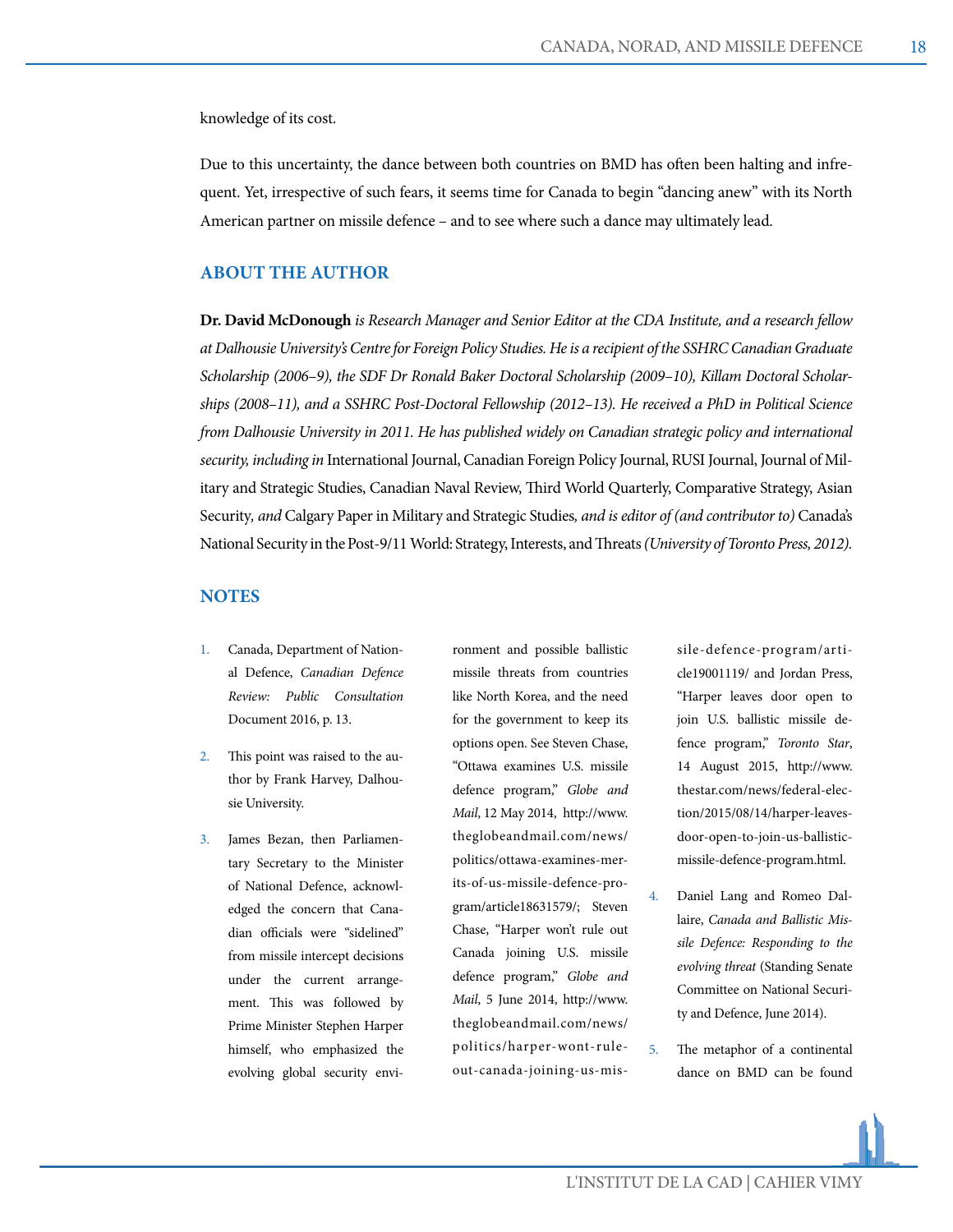in James Fergusson, "'Shall We Dance? The Missile Defence Decision, NORAD Renewal and the Future of Canada-US Defence Relations" *Canadian Military Journal* 6, 2 (Summer 2005): pp. 13-22.

- 6. James Fergusson, *Canada and Ballistic Missile Defence, 1954- 2009: Déjà vu all over again*  (Vancouver, BC: University of British Columbia Press, 2010), p. 236.
- 7. Joseph Jockel, "Four US Military Commands: NORTHCOM NORAD, SPACECOM, STRAT-COM – The Canadian Opportunity," I*RPP Working Paper* no 2003-02.
- 8. Philippe Lagasse, "Canada, Strategic Defence, and Strategic Stability: A Retrospective and Look Ahead," *International Journal* 63, 4 (Autumn 2008): p. 929.
- 9. Joseph Jockel, "Five lessons from the history of North American aerospace defence," *International Journal* 64, 3 (Autumn 2010): p. 1021.
- 10. Joseph Jockel and Joel Sokolsky, "Canada does not need saving," *International Journal* 70, 2 (2015): pp. 188-195.
- 11. Joseph Jockel, *Canada and NORAD 1957-2007: A History*  (Kingston: Queens Centre for International Relations, Queens Defence Management Program,

2007), pp. 167-169; Philippe Lagassse, "Northern Command and the Evolution of Canada-US Defence Relations," *Canadian Military Journal* (Spring 2003), p. 19.

- 12. Andrea Charron, James Fergusson, and Nicolas Allarie, *'Left of Bang': NORAD's Maritime Warning Mission and North American Domain Awareness*  (Centre for Defence and Security Studies, University of Manitoba, 8 October 2015), esp. Part 3.
- 13. Ibid., pp. 15, 43
- 14. James Fergusson, "The NORAD conundrum: Canada, missile defence, and military space," *International Journal* 70, 2 (2015), p. 209.
- 15. Thomas K. Hensley et al., "Understanding the Indications and Warning Efforts of U.S. Ballistic Missile Defense," *Joint Force Quarterly* 78, 3 (2015), http://www.isn.ethz.ch/ Digital-Library/Articles/Detail/?id=192484.
- 16. Andrea Charron and James Fergusson, *NORAD in Perpetuity? Challenges and Opportunities for Canada* (Centre for Security and Defence Studies, University of Manitoba, 31 March 2014), p. 6. Also see James Fergusson, *Beneath the Radar: Change and Transformation in the Canada-US North American Defence Relationship* (Calgary, AB: Ca-

nadian Defence and Foreign Affairs Institute, December 2009).

- 17. Joseph Jockel, "Saving NORAD: Should Ottawa Seize the Obama Moment," *SPP Briefing Paper*, 2 (3 September 2009), p. 11.
- 18. Ibid.
- 19. Stephan Frühling, "Managing escalation: missile defence, strategy and US alliances," *International Affairs* 92, 1 (2016): p. 88; Oliver Thranert and Kerry Kartchner, "From Offense to Defense: Extended Deterrence and Missile Defence" in Stefanie von Hlatky and Andreas Wenger, eds., *The Future of Extended Deterrence: The United States, NATO, and Beyond* (Georgetown University Press, 2015), esp. pp. 161-164. The EPAA was primarily designed against the Iranian short-, medium-, and intermediate-range missile threat, although Phase 4 of the program using the SM-3 IIB interceptor was expected to have sufficient velocity to take down ICBMS. However, Phase 4 was cancelled in 2013 in favour of an increase in GBIs (14 additional intercept by 2017) for the continental GMD system.
- 20. Frühling, "Managing escalation," p. 88.
- 21. R. J. Sutherland, "Canada's Long Term Strategic Situation," *International Journal* 17, 3 (1962): p. 204.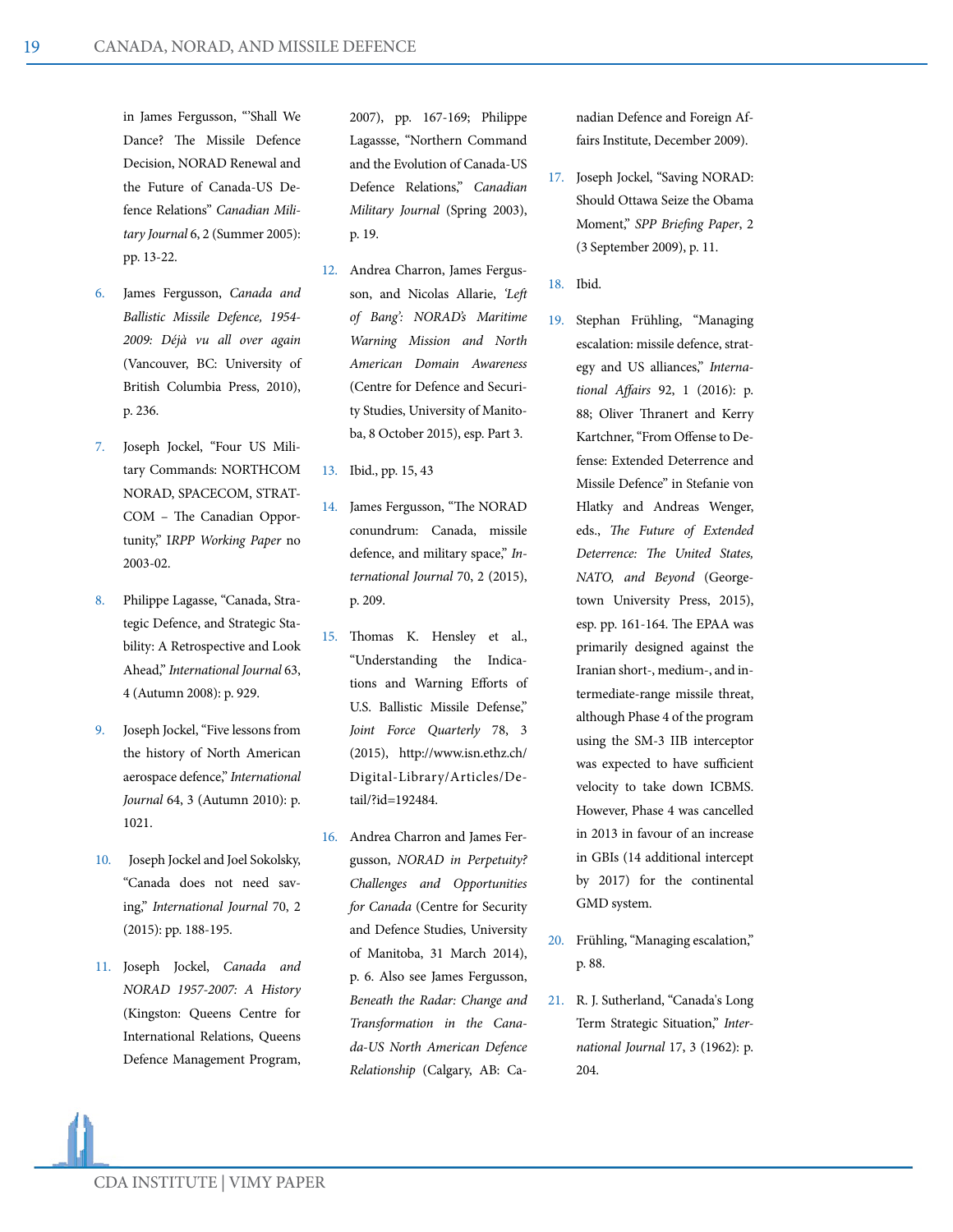- 22. In that sense, Canadian territory provided a degree of "defence in depth" against the Soviet bomber threat, although it left the Canadian "outer surface" of the network highly vulnerable, at least until the establishment of the DEW Line. Andrew Richter, *Avoiding Armageddon: Canadian Military Strategy and Nuclear Weapons, 1950-63* (Vancouver: University of British Columbia Press, 2002), p. 41.
- 23. The United States likely has time for two intercept opportunities for a missile launched from North Korea, but many expect only one intercept opportunity against an Iranian missile from GBI sites in Alaska and California, at least absent a third site on the East Coast or Europe. For more on salvo fire in the shootlook-shoot doctrine, see Jeffrey Lewis, "Shoot-look-shoot," *Arms Control Wonk*, 21 March 2013, http://www.armscontrolwonk.com/archive/206449/ shoot-look-shoot/.
- 24. Frank Harvey, "North Korea, Ballistic Missile Defence and Canada-US Defence Cooperation," *Policy Paper* (Canadian Global Affairs Institute, September 2013), http://www.cgai. ca/north\_korea\_ballistic\_missile\_defence.
- 25. Brad Roberts, "On the Strategic Value of Ballistic Missile Defense," *Proliferation Paper* 50

(IFRI Security Studies Center, June 2014), http://www.ifri.org/ sites/default/files/atoms/files/ pp50roberts.pdf.

- 26. John Schilling, "North Korea's Large Rocket Engine Test: A Significant Step Forward for Pyongyang's ICBM Program," *38North*  (US-Korea Institute at SAIS), 11 April 2016, http://38north. org/2016/04/schilling041116/.
- 27. Stephan Frühling, "'Bunker Busters' and Intra-War Deterrence: A Case for Caution and Two Solutions," *Comparative Strategy* 24, 4 (2005), p. 329.
- 28. Keir Leiber and Daryl Press, "The New Era of Nuclear Weapons, Deterrence, and Conflict," *Strategic Studies Quarterly*  (Spring 2013): p. 4.
- 29. Fruehling, "Managing escalation," p. 84.
- 30. Andrew Futter, "Getting the Balance Right: U.S Missile Defence and Nuclear Non-Proliferation," *Comparative Strategy* 30 (2011), pp. 254-267.
- 31. The JCPOA was signed on 14 July 2015 by Iran, the European Union, and the Permanent 5+1 (United States, Britain, France, Russia, and China, plus Germany).
- 32. United States, The White House, "The Historic Deal that Will Prevent Iran from Acquiring a Nuclear Weapon," n.d., https://

www.whitehouse.gov/issues/ foreign-policy/iran-deal. Also see Sam Jones, "Experts shine light on Iran agreement," *Financial Times*, 15 July 2015, https://next.ft.com/content/34ed030a-2b19-11e5-acfb-cbd2e1c81cca.

- 33. Michael Elleman, "Iran's Ballistic Missile Program," in Robin Wright, ed., *The Iran Primer* (US Institute of Peace, 2010, updated August 2015), http:// iranprimer.usip.org/resource/ irans-ballistic-missile-program. Also see Jaganath Sankaran, *The United States' European Phased Adaptive Approach Missile Defense System: Defending Against Iranian Missile Threats Without Diluting the Russian Deterrent*  (Santa Monica: RAND Corporation, 2015), Chp. 2.
- 34. Colin Kenny, "The North American Missile Defence System: Sensible for America? Maybe. For Canada? Certainly," *Globe and Mail*, 6 May 2003, http://colinkenny.ca/en/ The-North-American-Missile-Defence-System-Sensible-for-America-May be-For-Canada-Certainly.
- 35. Fergusson, *Canada and Ballistic Missile Defence*, p. 242.
- 36. Prior to the launch of Project Sapphire, Canadian contribution to NORAD's early warning role was based on the Bak-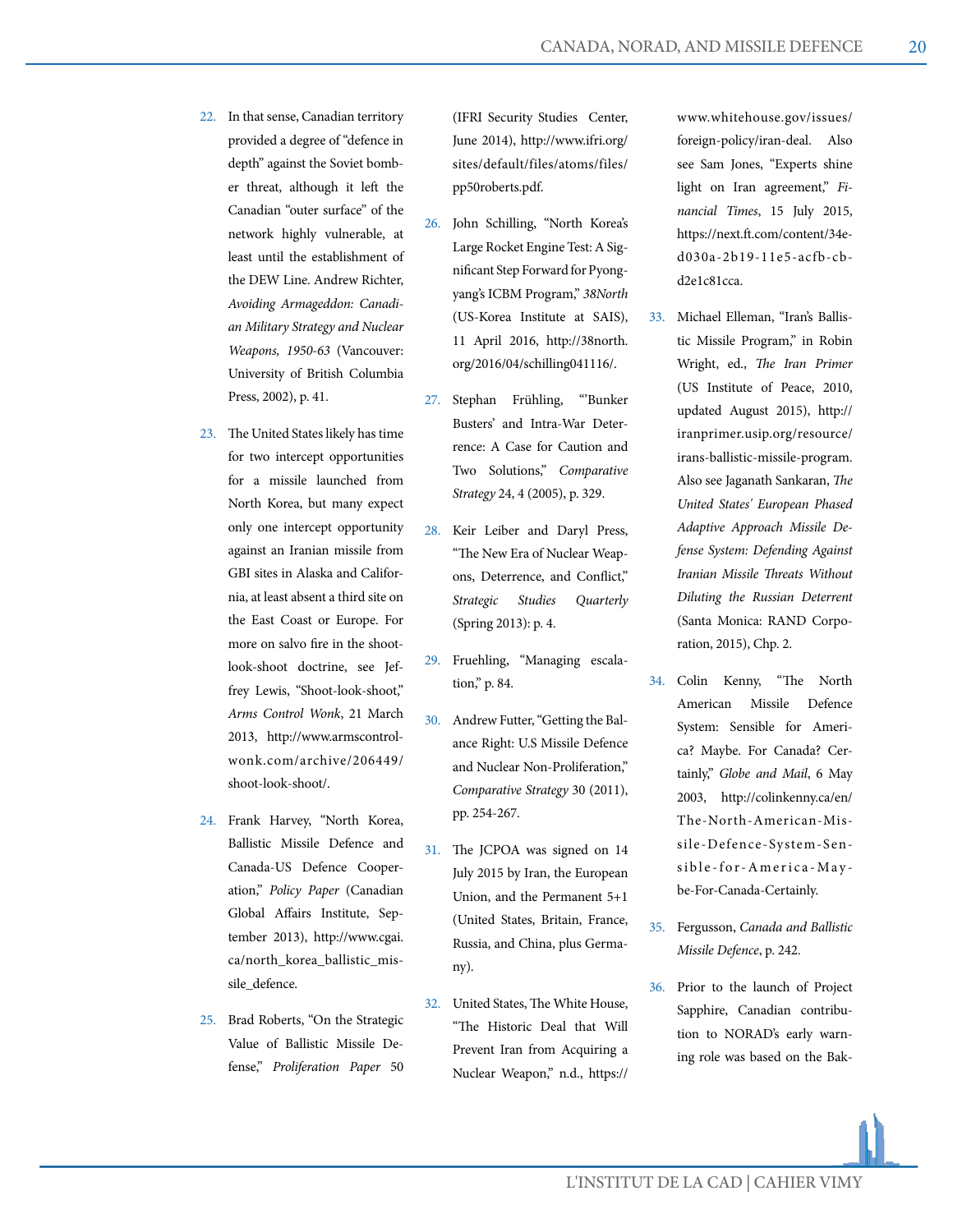er-Nunn camera at Cold Lake, Alberta and another camera at St Margaret's Bay, New Brunswick. The former was shut down in 1982, and the latter closed in 1992. Fergusson, "The NORAD conundrum," p. 208.

- 37. Jockel and Sokolsky, "Canada does not need saving," p. 191.
- 38. Philippe Lagassé in Peter Kent, Chair, *Canada and the Defence of North America*, Report of the Standing Committee on National Defence, 41st Parliament, 2nd Session, June 2015, p. 63.
- 39. Jen Judson, "Maine Off List For Possible Ballistic Missile Defense Site on East Coast," *Defense News*, 15 January 2016, http:// www.defensenews.com/story/ defense/2016/01/15/maine-offlist-possible-ballistic-missile-defense-site-east-coast/78865426/.
- 40. David Pugliese, "Defence officials eyeing Goose Bay for U.S. missile shield radar site," *Ottawa Citizen*, 2 May 2013.
- 41. Mark Fitzpatrick, "Overcoming hurdles in implementing the Iran nuclear deal," *Politics & Strategy Blog* (International Institute for Strategic Studies), 20 April 2016, http://www.iiss.org/en/politics%20and%20strategy/blogsections/2016-d1f9/april-6904/ overcoming-hurdles-in-implementing-the-iran-nuclear-deal-9f7b.
- 42. Alexander Panetta, "U.S. military wants multi-purpose sensors in Canada's Arctic," *CBC News*, 2 September 2015, http:// www.cbc.ca/news/canada/ north/u-s-military-wants-multipurpose-sensors-in-canada-sarctic-1.2753084
- 43. David Pugliese, "Canada examining contribution to U.S. missile defence in Arctic," *Ottawa Citizen*, 17 September 2015, http://ottawacitizen.com/news/ politics/canada-examining-contribution-to-u-s-missile-defence-in-arctic.
- 44. Andrea Charron, "Canada, the Arctic, and NORAD: Status quo or a new ball game," *International Journal* 70, 2 (2015), p. 228.
- 45. Fergusson, "The NORAD conundrum," p. 211.
- 46. Marc Boucher, "The Defence and Security Applications of the RADARSAT Constellation Mission," *SpaceRef*, 19 March 2013, http://spaceref.ca/space-quarterly/the-defence-and-security-applications-of-the-radarsat-constellation-mission.html.
- 47. For more on arms race and crisis stability, see David McDonough, *Nuclear Superiority: The 'new triad' and the evolution of nuclear strategy* (UK: International Institute for Strategic Studies, 2006), Chp. 4.
- 48. The illogic of this argument is

raised in Frank Harvey, "The International Politics of National Missile Defence: A Response to the Critics," *International Journal* 55, 4 (2000): pp. 552-554.

- 49. Douglas Ross, "From Prague to Chicago to Honolulu: Towards Nuclear Abolition and a Renewed Canadian Role in American and NATO Deterrence," in James Fergusson, ed., *Beyond Afghanistan: An International Security Policy Agenda for Canada* (Vancouver: University of British Columbia Press, forthcoming).
- 50. Ibid.
- 51. Greg Thielmann, "Latest New START Data Shows Nuclear Posture – and Nuclear Posturing," *Arms Control Now*, 13 October 2015, https://www. armscontrol.org/blog/ArmsControlNow/2015-10-13/ Latest-New-START-Da ta-Shows-Nuclear-Posture%E2%80%94and-Nuclear-Posturing.
- 52. Simon Pifer, "Overblown: Russia's empty nuclear sabre-rattling," *The National Interest*, 17 March 2015, http://www. brookings.edu/research/opinions/2015/03/17-russia-nuclear-weapons-modernization-pifer.
- 53. See Magnus Christiansson, "Deterrence Concepts in the Baltic Sea Region," *ON TRACK* 20, 3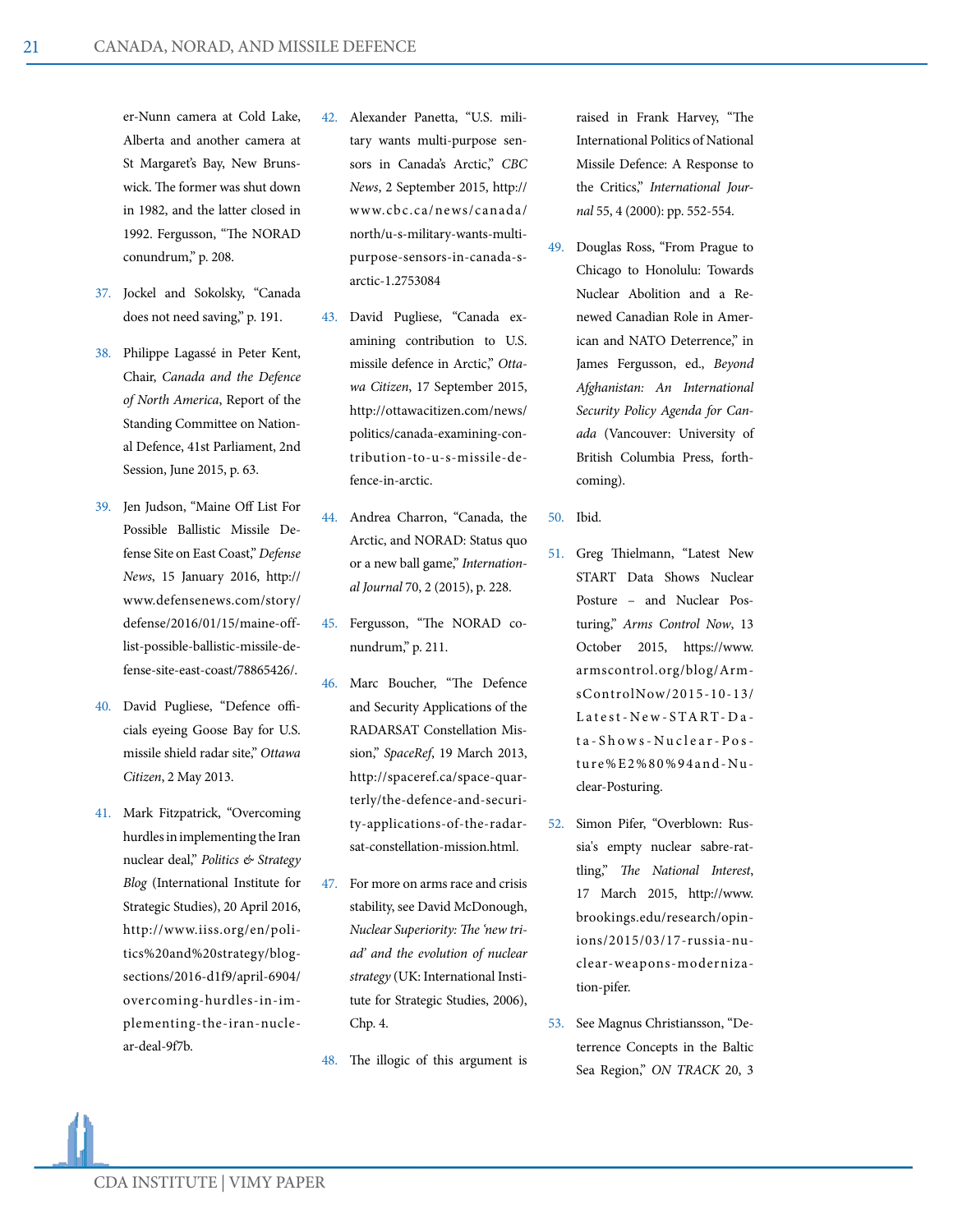(Witner 2015/16): pp. 39-43; and Max Fisher, "How World War III became possible," *Vox*, 29 June 2015, http://www.vox. com/2015/6/29/8845913/russia-war.

- 54. See Keir Leiber and Daryl Press, "The End of MAD: The Nuclear Dimension of U.S. Primacy," *International Security* 30, 4 (Spring 2006): pp. 7-44.
- 55. See Bruce Blair and Chen Yali, "The Fallacy of Nuclear Primacy," *China Security* (Autumn 2006): pp. 51-77.
- 56. Frank Harvey, "The Future of Strategic Stability and Nuclear Deterrence," *International Journal* 58, 2 (Spring 2003): pp. 330- 331.
- 57. For more on China's nuclear posture, see Fiona Cunningham and M. Taylor Fravel, "Assuring Assured Retaliation: China's Nuclear Posture and U.S.-China Strategic Stability," *International Security* 40, 2 (Fall 2015): pp. 7-50.
- 58. Ibid., pp. 14-15, 28-29.
- 59. United States, Department of Defense, *Nuclear Posture Review Report* (Washington DC: April 2010), pp. 28-29.
- 60. This point is explored in Harvey, "The Future of Strategic Stabiliry," pp. 321-346.
- 61. Bilyana Lilly, "How Putin uses

missile defence in Europe to distract Russian voters," *NATO Review* (2015), http://www.nato. int/docu/Review/2015/Russia/ Ballistic-Missile-Defence-Putin/EN/index.htm.

- 62. Charles Glaser and Steve Fetter, "Counterforce Revisited: Assessing the Nuclear Posture Review's New Missions," I*nternational Security* 30, 2 (Fall 2005), p. 112.
- 63. Francis J. Gavin, "Strategies of Inhibition: U.S. Grand Strategy, the Nuclear Revolution, and Nonproliferation," *International Security* 40, 1 (Summer 2015): p. 22.
- 64. Roberts, "On the Strategic Value of Ballistic Missile Defense," p. 21.
- 65. United States, Missile Defense Agency, "Fact Sheet: Ballistics Missile Defense Intercept Flight Test Record," 17 March 2016, http://www.mda.mil/global/ documents/pdf/testrecord.pdf.
- 66. Quoted in Andrew Davies and Rod Lyon, "Ballistic missile defence How soon, how significant, and what should Australia's policy be?" *Strategic Insight* No 71 (Australian Strategic Policy Institute, May 2014), p. 8.
- 67. Harvey, "The International Politics of National Missile Defence," p. 559.
- 68. Roberts, "On the Strategic Value

of Ballistic Missile Defense," p. 21. For example, the UK's efforts to penetrate the Soviet Galosh BMD led to extensive resources being spent on decoys, penetration aids, and other countermeasures as part of its secret Chevaline program. Such measures are not necessarily cheap and are likely to be difficult to accomplish for today's often impoverished and technologically unsophisticated rogue state adversaries. See John Baylis and Kristan Stiddart, "Britain and the Chevaline project: The hidden nuclear programme, 1967- 1982," *Journal of Strategic Studies* 26, 4 (2003): pp. 124-155.

- 69. An important exception was the Mid-Canada Line along the 55th parallel, which was a Canadian contribution at a time when the US had agreed to fund and construct the more expensive DEW Line. The Mid-Canada Line offered system redundancy and a better sense on the direction of attack. Joseph Jockel, *No Boundaries Upstairs: Canada, the United States, and the Origins for North American Air Defence* (Vancouver: University of British Columbia Press, 1987), pp. 82-83.
- 70. Joel Sokolsky, "A Seat at the Table: Canada and its Alliances," *Armed Forces and Society* 16, 1 (1999): p. 21.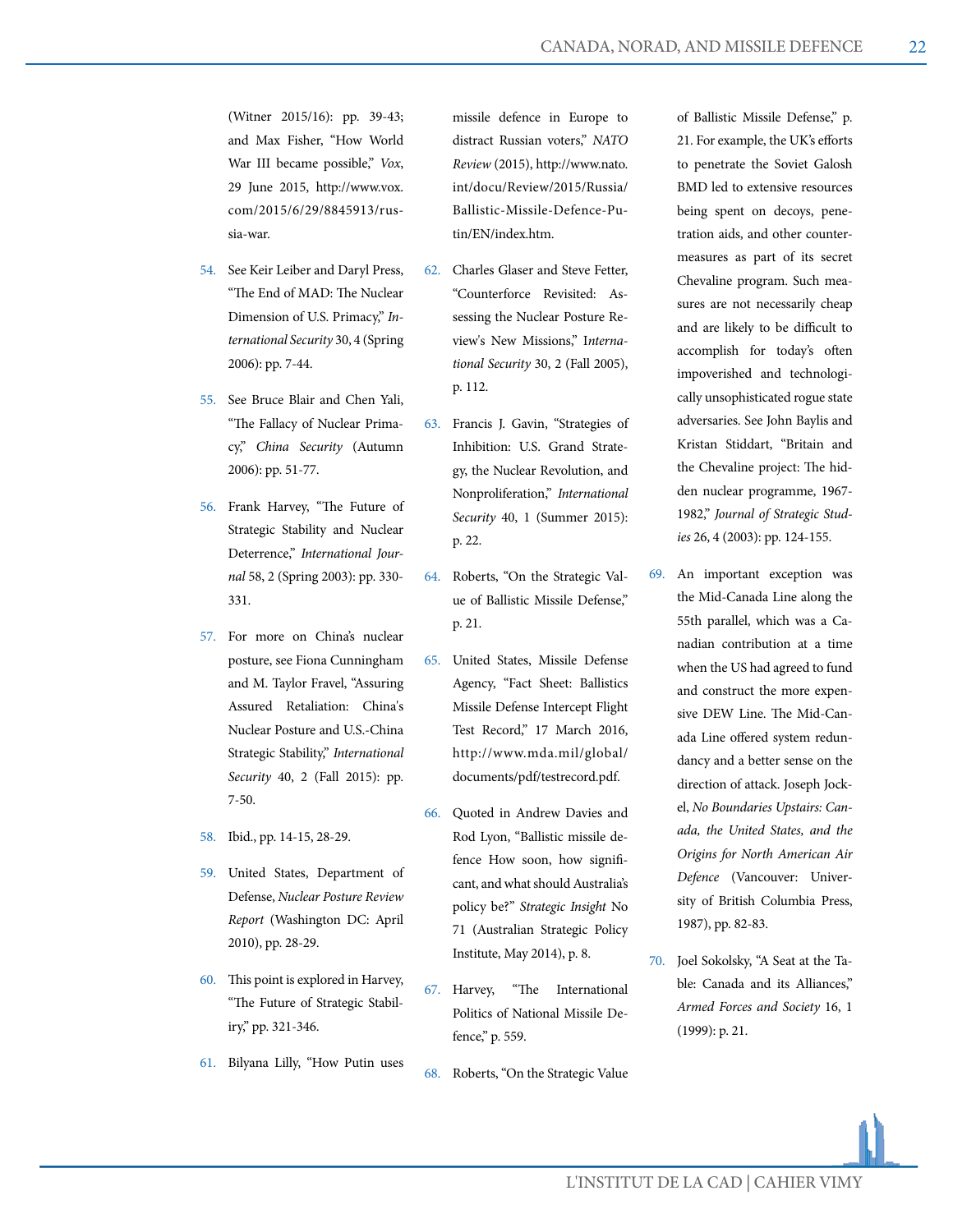## CDA Institute / L'Institut de la CAD

**CHAIR OF THE BOARD / PRÉSIDENT DU CONSEIL** Major-General Daniel Gosselin, CMM, CD (Ret'd)

#### **CHIEF EXECUTIVE OFFICER / PRÉSIDENT-DIRECTEUR GÉNÉRAL**

Tony Battista

**SERIES EDITOR / RÉDACTEUR DE LA SERIES** Dr. David S. McDonough

#### **BOARD OF DIRECTORS / LES MEMBRES DU CONSEIL DE DIRECTION**

Dr. Ian Brodie Mr. Jamie Carroll Amb David Collins (Retired) Amb Ferry De Kerckhove (Retired) MGen David Fraser (Retired) LGen Michel Gauthier (Retired) MGen Daniel Gosselin (Retired) - Chair Hon Col Paul Hindo Mme Louise Mercier Hon Col Chiko Nanji Colonel George Petrolekas (Retired) The Honourable David Pratt VAdm Drew Robertson (Retired) Tony Battista CEO (non-voting) VAdm Denis Rouleau (Retired) Chair CDA (non-voting)

#### **ADVISORY COUNCIL / LES MEMBRES DU CONSEIL D'AVISEURS**

MGen John Adams (Retired) Col Brett Boudreau (Retired) Hon Col Darrell Bricker Mr. Richard Cohen Amb Terry (Retired) Colfer Dr. (Hon Col) John Scott Cowan LGen Richard Evraire (Retired) Hon LCol Justin Fogarty BGen (Dr.) Bernd Goetze (Retired) Hon Col Blake Goldring Gen Raymond Henault (Retired) Hon Col Tim Hogarth

Dr. George Lampropoulos LGen Marc Lessard (Retired) Mr. Pierre Lortie LGen George Macdonald (Retired) BGen Don Macnamara (Retired) General Paul Manson (Retired) VAdm Dean McFadden (Retired) Mr. Sean Murray Colonel Alain Pellerin (Retired) Hon Capt(N) Colin Robertson Mr. Jeffrey Simpson M. André Sincennes Mr. Bob Walker Commodore Kelly Williams (Retired)

#### **ABOUT THE VIMY PAPERS**

The CDA Institute's Vimy Papers are a series of standalone research papers that provide expert opinions and factual commentaries on important subjects related to security and defence. These papers are independently reviewed and published on an occasional basis by the Institute. Each year, the Vimy Paper series features special editions, including selected papers from the Annual Graduate Student Symposium and the annual Vimy Paper, *Strategic Outlook for Canada*.

#### **À PROPOS DES CAHIERS VIMY:**

Les *cahiers Vimy* de l'Institut de la CAD sont des travaux de recherche, d'opinion et de commentaire écrits par des experts dans les domaines de la sécurité et de la défense. Ces cahiers font l'objet d'une revue indépendante et sont publiés de façon ponctuelle par l'Institut. La série des cahiers Vimy publie chaque année des éditions spéciales, dont les essais gagnants du Symposium annuel des étudiants diplômés ainsi que le cahier Vimy annuel « *Les perspectives stratégiques du Canada*. »